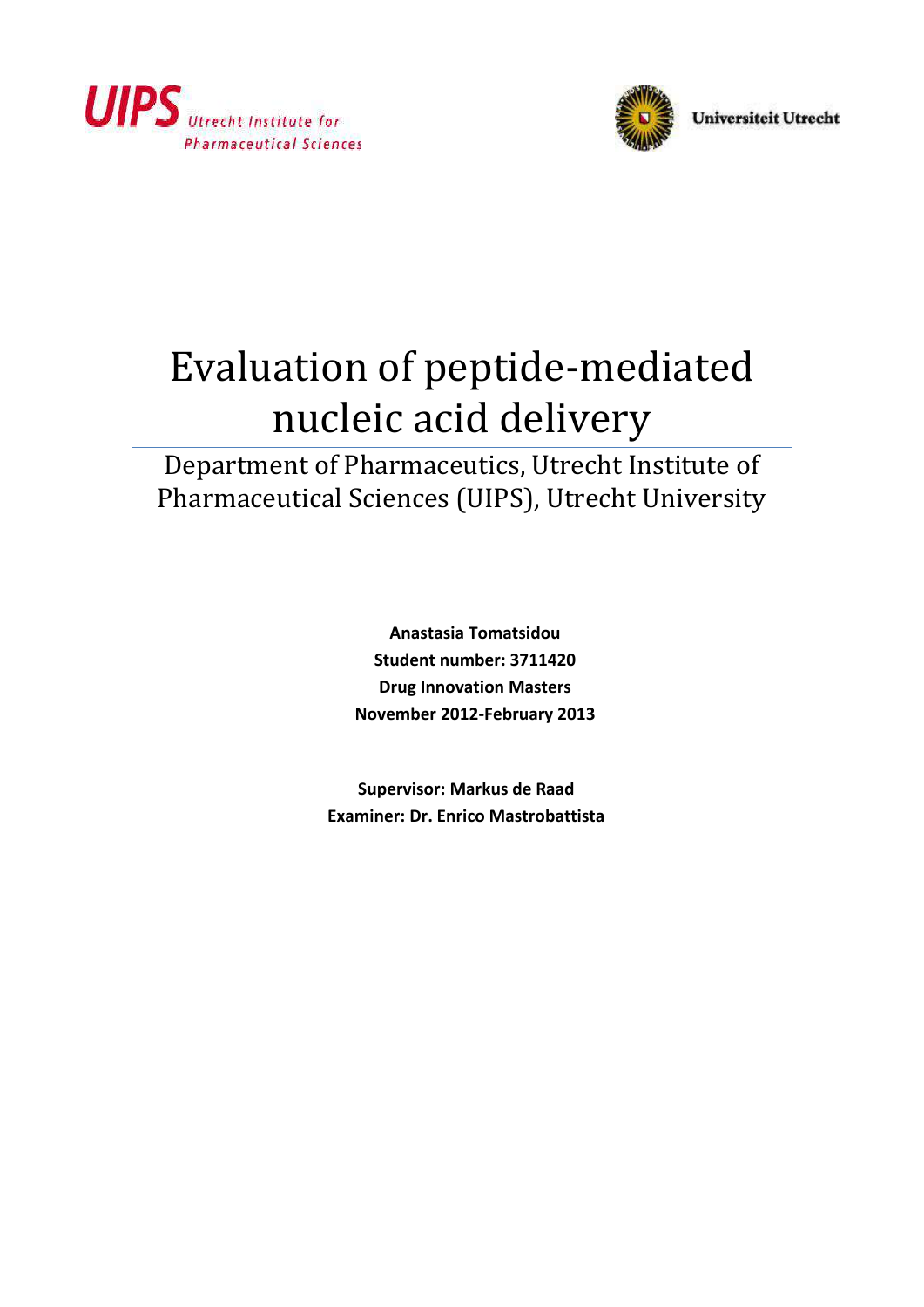# **Table of Contents**

| Evaluation of cell-penetrating peptides on cellular uptake and transfection efficiency12 |
|------------------------------------------------------------------------------------------|
|                                                                                          |
|                                                                                          |
|                                                                                          |
| Evaluation of nuclear localization signal peptides on nuclear import and transgene       |
|                                                                                          |
|                                                                                          |
|                                                                                          |
|                                                                                          |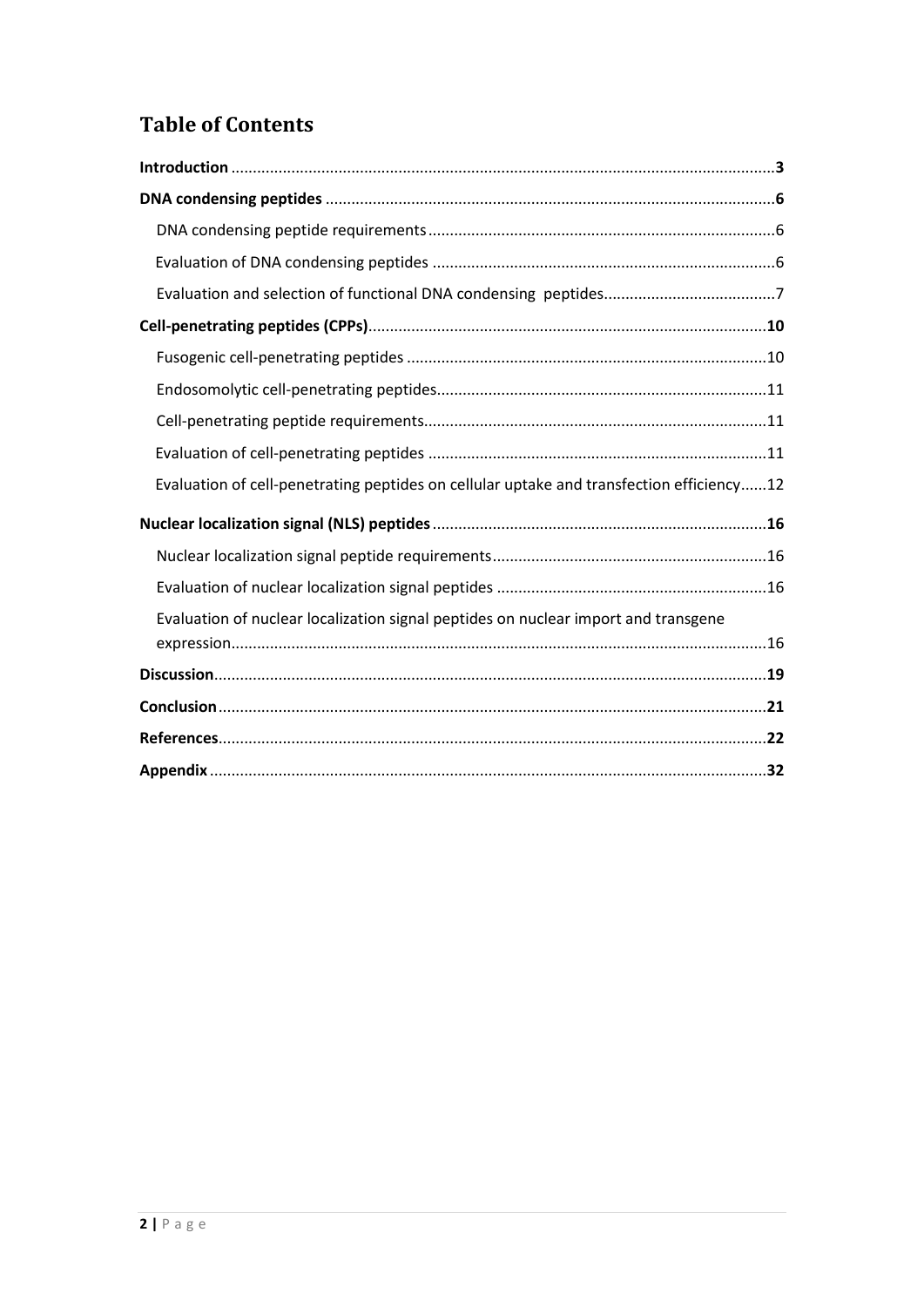## **Introduction**

Gene therapy can be defined as the treatment of a disease by the delivery and expression of genetic material in the cells of a patient (1). Gene therapy can theoretically cure a wide range of diseases. The completion of the Human Genome Project has led to the identification of several disease-causing genes, which expanded the knowledge on the molecular background of various diseases (2,3). Genetic diseases, such as cystic fibrosis (4) and muscular dystrophy (5), can be treated through the restoration of gene function of deficient cells. Other afflictions, such as cardiovascular (6,7), neurological (8), infectious (9), wound healing (10), tissue engineering (11,12) and cancer (13,14), can also be treated using gene therapy. Treatment can be achieved through the transfer of genes into the affected cells in order to modify the expression of existing genes. Alternatively, gene transfer can lead to increase/decrease of the level of naturally occurring proteins or production of cytotoxic proteins.

Although the first clinical trial initiated in 1990 (15), it was not before 2000 that different research groups published positive data on clinical trials using gene therapy (3). After the report of the first successful clinical trial for the treatment of γc-SCID in 2000 (16), more studies followed (17,18). Recently, the first gene therapy for the treatment of lipoprotein lipase deficiency (LPLD) was approved in Europe (19,20). In conclusion, gene therapy seems today more accessible and promising than ever.

Nucleic acids, such as plasmid DNA (pDNA), small interfering RNA (siRNA), microRNA (miRNA) and oligonucleotides (ONs), can be used in gene therapy applications (21). These molecules exhibit high specificity and low toxicity (22). However, the high charge distribution, the large molecular weight and the hydrophilicity make them impermeable to cellular membranes (21-23). Thus, nucleic acids need the assistance of a delivery system which can efficiently deliver them inside the target cell. However, the development of the most optimal delivery system still remains a main issue (24).

Gene delivery systems are generally divided into viral and non-viral (24). Viral delivery systems on the one hand, are being successfully used in gene therapy, although they exhibit immunogenicity, cytotoxicity and tumorigenicity (25,26). Non-viral delivery systems on the other hand, are not as efficient as viral vectors but they offer a safe alternative (3,27). A wide range of non-viral vectors has been developed, including systems based on cationic lipids, cationic polymers and peptides. Even though cationic lipids and cationic polymers have been extensively studied as potential gene delivery systems, they need to be improved. For instance, the uncontrolled synthesis, which can result in random polymer formation, and the cellular toxicity pose difficulties in their utilization (23).

Non-viral vectors need to overcome several biological barriers, including the cell membrane, the intracellular environment and the nuclear envelope (*fig.1*), in order to achieve successful delivery of their cargo into somatic cells. Firstly, non-viral vectors must be able to strongly condense and protect their nucleic acid cargo (28). Many gene delivery systems have a net positive charge so that they can compact the negatively charged nucleic acids into nano-sized particles. Secondly, they have to bind to the cellular membrane or cellsurface receptors in order to be internalized. Since the majority of the cellular membranes have a net negative charge, cellular uptake of these positively charged formulations is possible (29). Upon binding, the delivery system will be internalized mainly via endocytosis,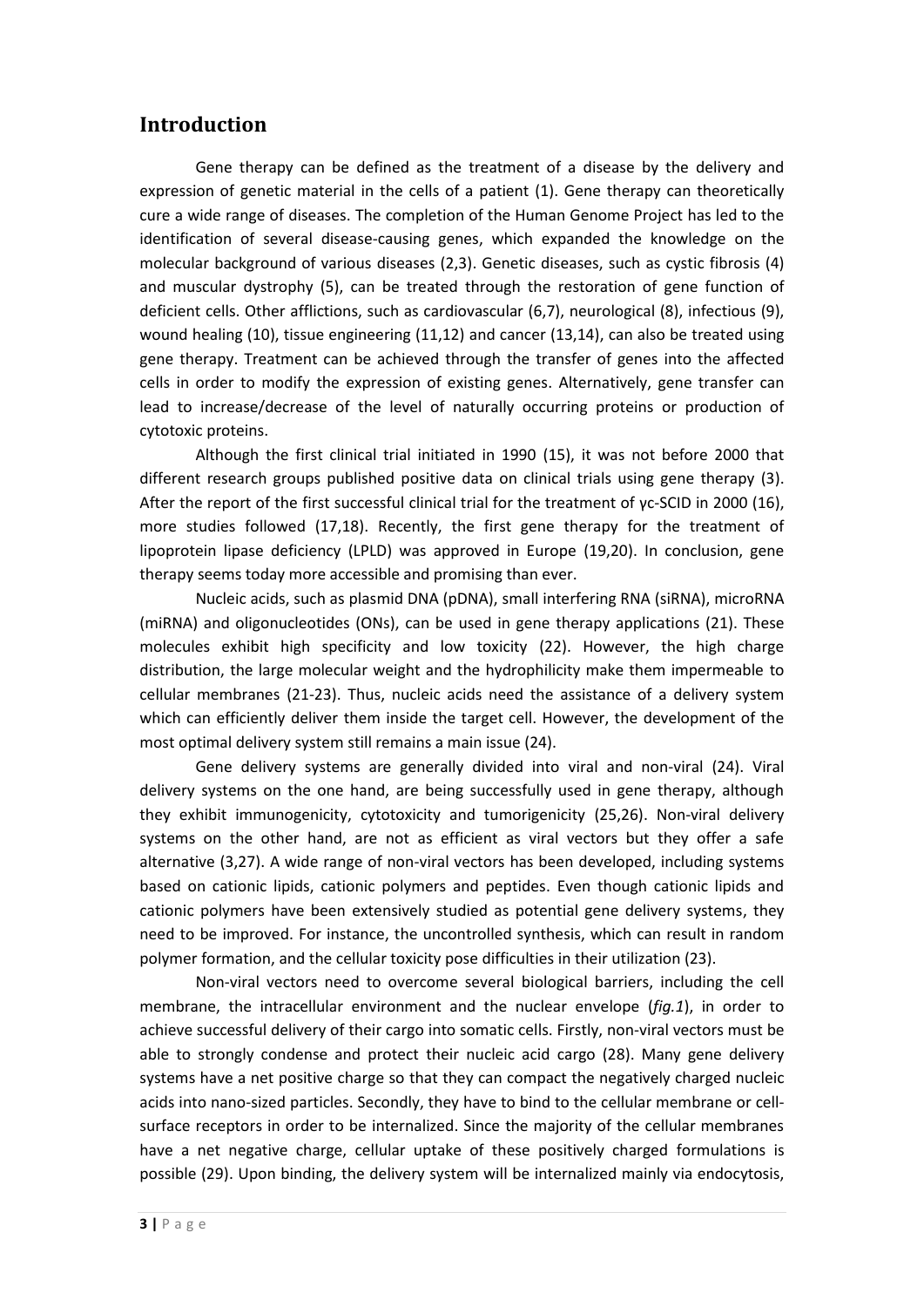as the cellular membrane of mammalian cells does not allow the passage of large (>500Da), charged molecules (30-32). After endocytosis, the complexes are trapped in endocytic compartments, called endosomes. The endosomes normally follow the lysosomal pathway which leads to degradation of the complexes by the acidic pH and the enzymes in the lysosomes. As a result, the trapped particles have to escape the endosome to avoid degradation (29,31,33). After achieving endosomal escape, the particles are released in the cytoplasm. In the case of pDNA, it has to cross the cytoplasm, reach and enter the nucleus. If the carrier and the cargo are dissociated, pDNA is released in the cytoplasm, where it becomes static and has a half-life of 50-90 min because of nuclease attack (29,34,35). Carrier associated or dissociated pDNA, that achieves to enter the nucleus intact, can be expressed. In contrast, siRNA and miRNA do not have to enter the nucleus as the RNA interference (RNAi) machinery is located in the cytoplasm.

It becomes evident that non-viral vectors are required to have several characteristics in order to achieve successful gene delivery.

Non-viral vectors should strongly condense the nucleic acid cargo into nano-sized particles. In addition, they should protect it against nucleases and against the harsh conditions in the cellular environment. Also, they should be able to mediate cellular entry, endosomal escape and nuclear import, since the non-viral vector/nucleic acid complexes have to be efficiently delivered into the nucleus of the target cell (28).

Peptides constitute an advantageous alternative over other non-viral gene delivery systems as they possess the above mentioned characteristics (28). Furthermore, they are easy to produce, relatively stable, non-toxic and non-immunogenic (2,23). Peptides can be categorized, depending on their function, as: DNA-condensing peptides, which condense nucleic acids, cell-penetrating peptides (CPPs), which mediate membrane translocation and nuclear localization signal (NLS) peptides, which target DNA to the nucleus. To date, numerous peptides, which belong to these three different categories, have been studied for the ability to mediate nucleic acid delivery.

The aim of this thesis is to present an overview of functional DNA condensing, cellpenetrating and nuclear localization signal peptides, already described in literature. In addition, it aims to evaluate them on their functionality, in order to select the peptides which can be successfully used for nucleic acid delivery.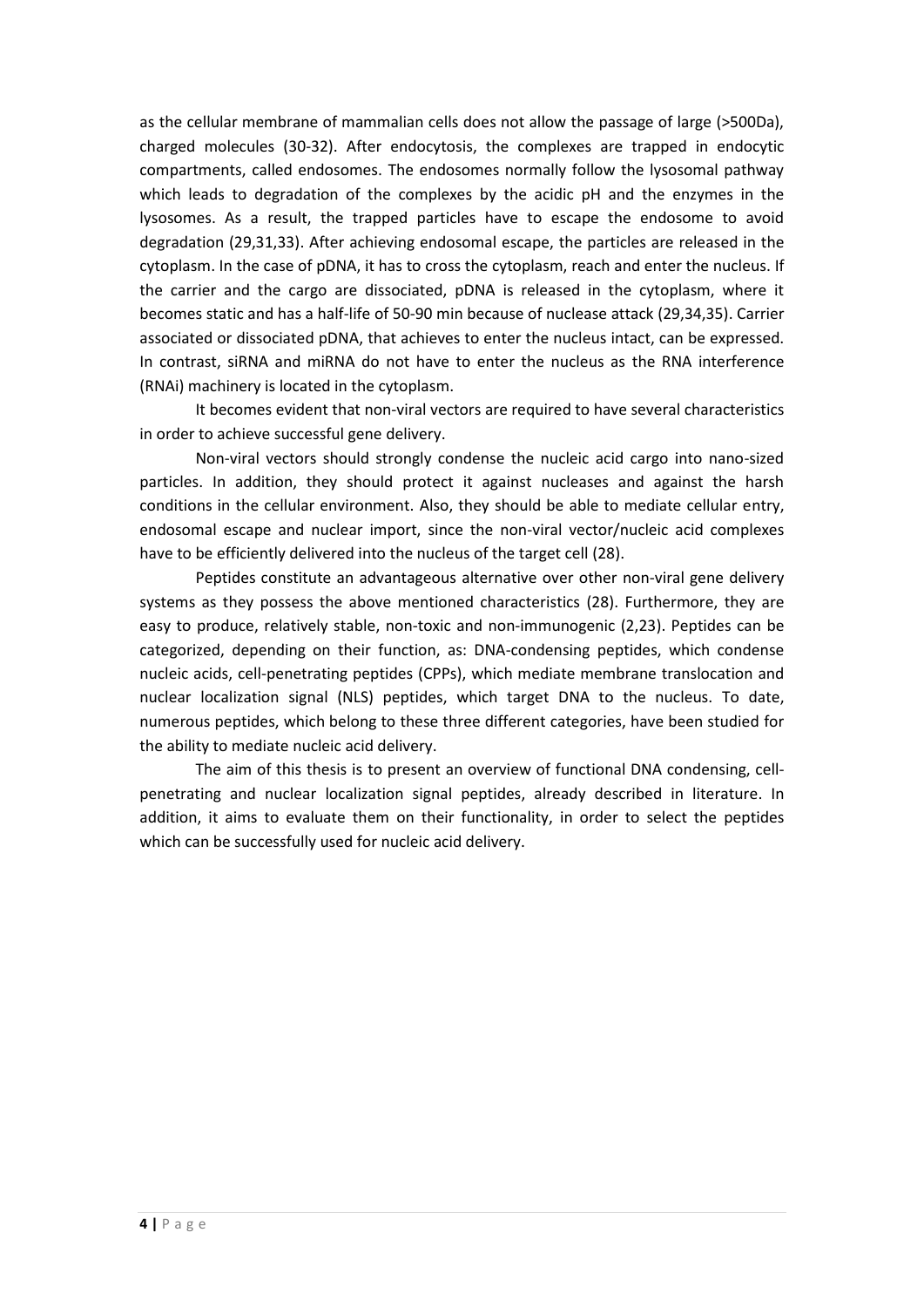

**Figure 1.** Barriers in peptide-guided gene delivery: (A) Strong association of the peptide with the DNA into nano-sized particles (B) Target and binding of the particles to cell-specific surface receptors (C) Disruption of the endosomal membrane (D) Nuclear targeting and expression of the DNA ({{100 Martin,M.E. 2007}})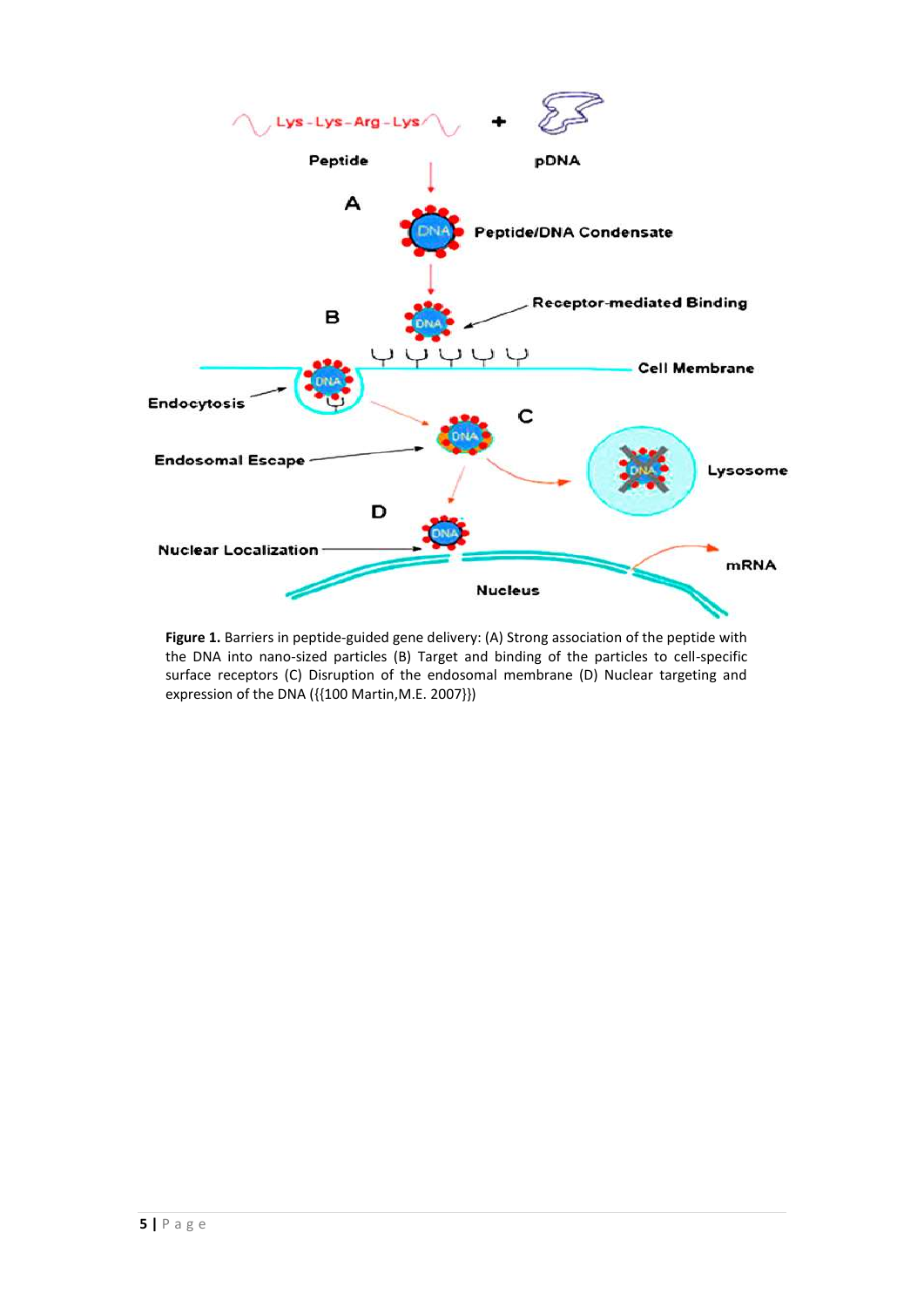## **DNA condensing peptides**

The formation of stable nucleic acid/peptide complexes is vital for successful and efficient gene delivery (24). DNA condensing peptides are able to tightly condense nucleic acid cargo into compact, nano-sized particles (36). These peptides are usually cationic and rich in basic amino acids, such as arginine and lysine. Therefore, they are able to nonspecifically interact with the negatively charged phosphate backbone of nucleic acids through electrostatic interactions (28,37).

A wide range of non-natural DNA condensing peptides is currently available. The simplest peptides are linear and contain 6 to 20 residues (38,39), while more complex ones have longer chains or they contain substitutions or additions of amino acids or chemical groups (40). In addition, natural and synthetic DNA condensing peptides are frequently coupled to cationic lipids, cationic polymers and viral proteins or they are inserted into recombinant proteins (41).

It has been reported that the minimum number of lysine and arginine residues per peptide required to condense DNA is 8 and 9 respectively, while peptides with 13 or more positive charges have the ability to strongly condense DNA into stable nano-particles (42- 44). The design of DNA condensing peptides with variations on the residue content and/or the structure of the peptide chain has also been reported. For example, branched cationic peptides and cross-linking peptides have been shown to efficiently condense and protect DNA (45,46).

Except from synthetic peptides, natural derived DNA binding peptides can also be used for DNA condensation. For instance, human histone H1 has been shown to have the ability to bind and condense transgene DNA through specific DNA binding domains (47). Peptides derived from protamine have also been found to efficiently function as DNA condensing (39,48,49).

### DNA condensing peptide requirements

There are two requirements that a DNA condensing peptide has to fulfill in order to be able to efficiently bind DNA: (a) DNA condensation into compact, stable, nano-sized particles and (b) DNA protection against physical or enzymatic degradation.

Many different techniques are used in order to determine the ability of DNA condensation and protection by peptides. However, only certain are frequently used. The gel retardation assay and the dye displacement assay are techniques which are mainly used for the study of the binding affinity of a peptide/protein to DNA. In addition, the nuclease protection assay and the stability test are techniques which are mainly used for the assessment of the ability of DNA binding peptides to protect the DNA from enzymatic and physical degradation respectively.

### Evaluation of DNA condensing peptides

DNA condensing peptides were evaluated on the ability to condense and protect DNA. The majority of the peptides included here, utilized one or a combination of the above mentioned techniques for the assessment of the DNA condensation and protection capacity.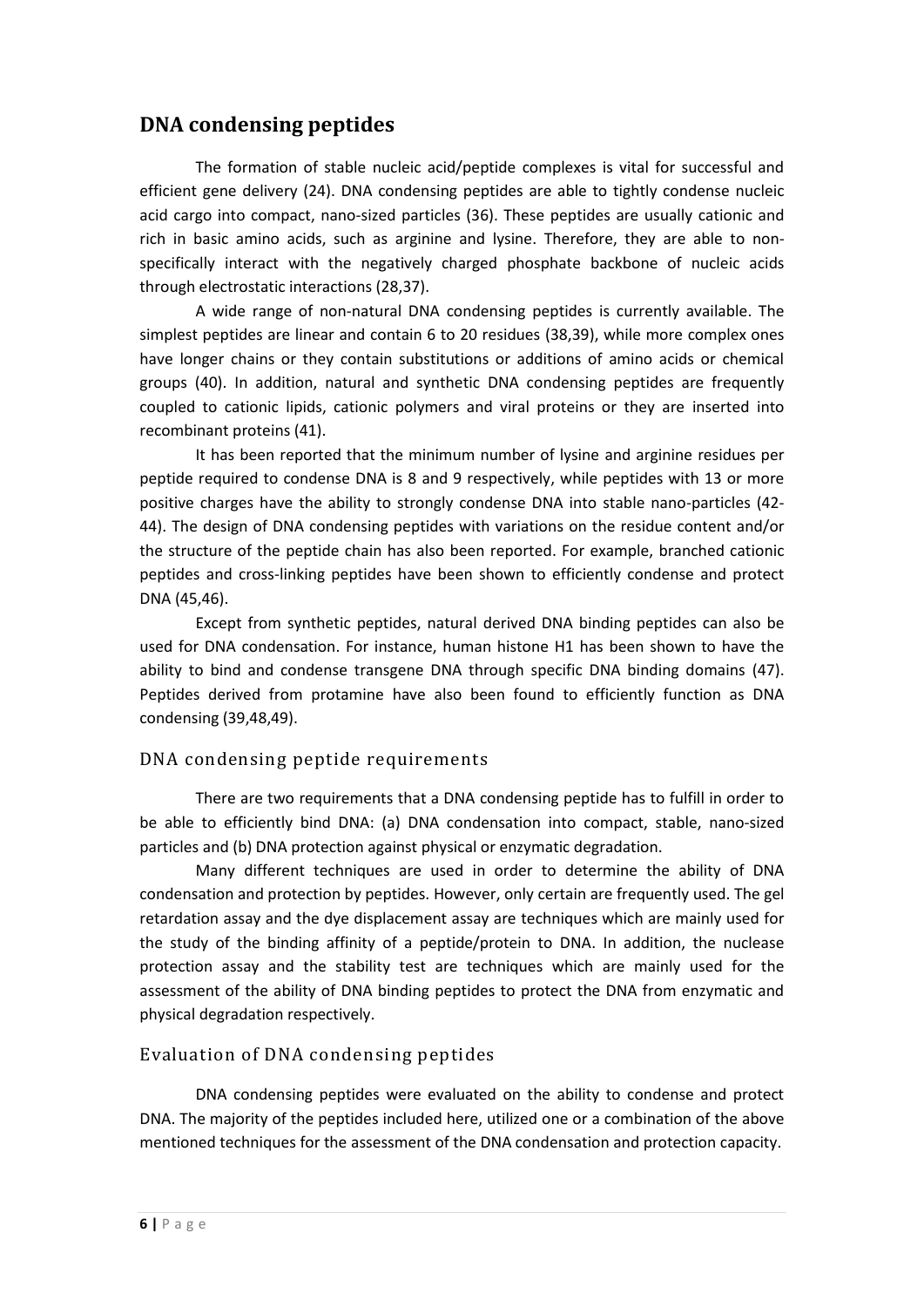Even though the evaluation of the peptides is feasible, head-to-head comparison is problematic, especially due to the utilization of variable experimental setups. For instance, the use of different DNA concentrations or peptide/DNA ratio units (e.g. charge ratio or weight/weight ratio) or different buffers during the preparation of the complexes, hinders direct comparison of DNA condensing peptides. The utilization of a variety of techniques for the determination of the DNA binding and protection ability also hampers direct comparison.

### Evaluation and selection of functional DNA condensing peptides

The number of the available studies on DNA condensing peptides is extensive since many different peptides have been studied and used for nucleic acid binding either alone or as a part of a delivery system. DNA condensing peptides which were tested for the ability to bind DNA without being coupled to cationic lipids or polymers or combined with proteins were included. This inclusion criterion was set because the combination of a peptide with a cationic lipid or polymer or protein leads to the creation of a complex delivery system. The delivery system can influence the ability of a single peptide to bind DNA, resulting in a biased evaluation.

A total of about 80 different synthetic and natural DNA condensing peptides have been scanned and evaluated on the ability to condense and protect DNA. An overview of these peptides can be found on **Table 4** of the appendix. However, merely the peptides with the best DNA condensation and protection capacity were selected and reported. Twentythree peptides were evaluated as best scoring. An overview of these peptides can be found on **Table 1**.

Certain DNA condensing peptides were evaluated as best scoring depending on the units of the peptide/DNA ratio. More specifically, the selected peptides could tightly condense and fully protect DNA at lower DNA/peptide ratio units compared to other peptides of the same study. Even though the DNA concentrations and the peptide/DNA ratio units differ from study to study, the peptide/DNA ratios were expressed as charge ratios for the majority of the selected peptides. The best scoring peptides exhibited strong DNA condensation at a charge ratio  $(+/-)$  ranging from 0.5 to 4:1. For instance, the peptides K18 and  $pK17$  could strongly condense DNA at a charge ratio  $(+/-)$  equal of higher than 0.4:1. In contrast, peptide P2, synthesized and studied together with K18 and pK17, was unable to tightly condense DNA even at a charge ratio  $(+/-)$  of 4:1 (48). As a result, K18 and pK17 were selected and evaluated as excellent DNA binders. In addition, the selected CPPs could fully protect DNA at charge ratio units similar or higher than the units essential for tight DNA condensation.

The peptide collection included both synthetic and natural peptides. However, only 5 out of 23 peptides were natural: the dimeric H9 peptide and the  $(SPKR)<sub>4</sub>$  peptide were derived from human histone H1, P1 and P2 peptides were derived from salmon protamine and the  $\mu$  (mu) peptide was derived from the condensed core of the adenovirus (39,49-52). In general, the number of the studies on natural peptides was smaller compared to the number of the studies on synthetic peptides. Moreover, there were natural peptides available, which have not been tested for their DNA condensing and protection ability and as a result they could not be included in the evaluation. The selected natural peptides showed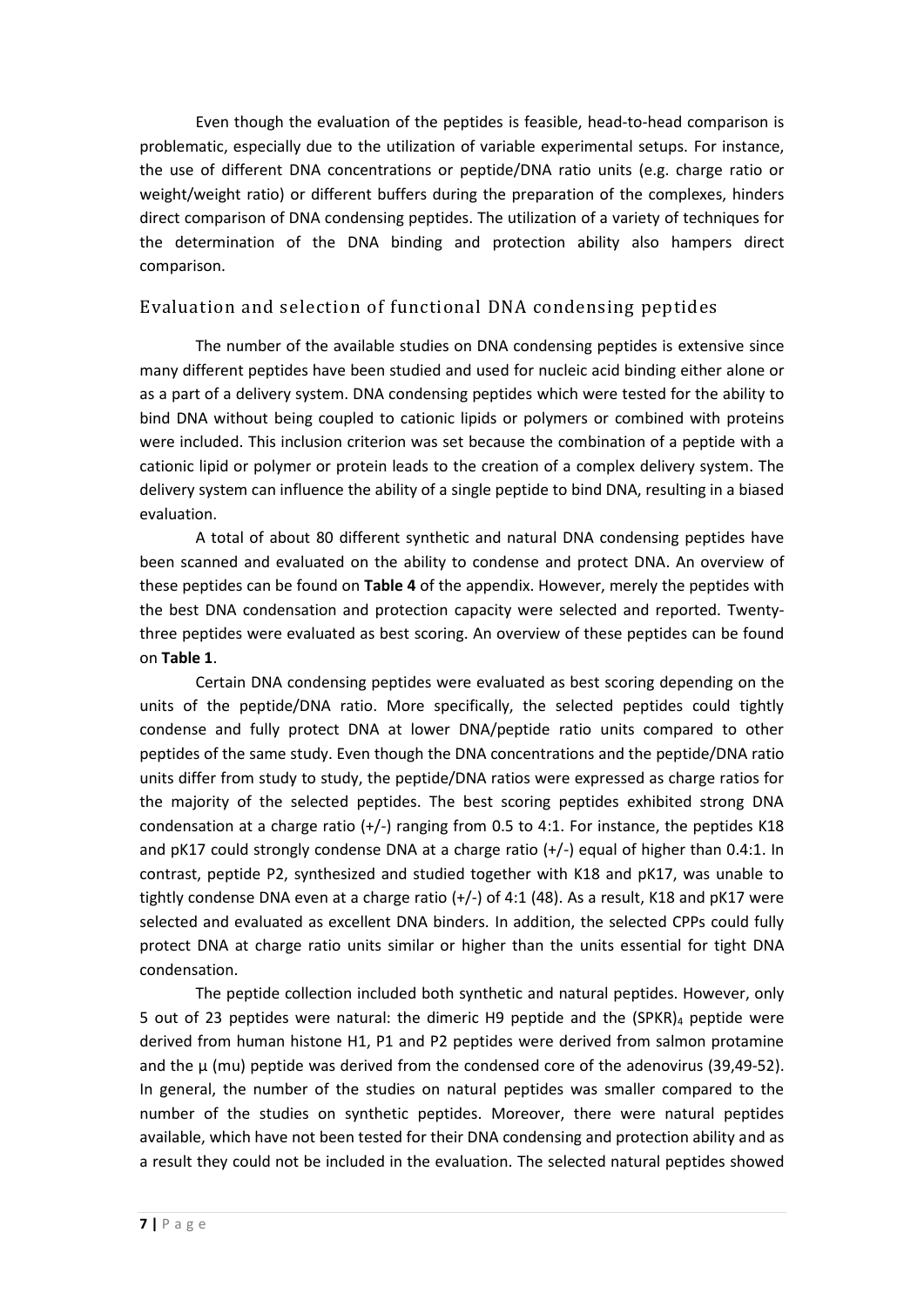excellent DNA condensing ability. Nevertheless, the  $\mu$  and the (SPKR)<sub>4</sub> peptides have not been tested for DNA protection.

The 18 best scoring synthetic peptides included linear polyarginines and polylysines, linear and branched arginine and lysine-containing peptides and cross-linking peptides. The number of polylysine or lysine-containing peptides was bigger compared to the number of polyarginine or arginine-containing peptides. In addition, there were 6 cross-linking peptides, rich in lysine residues. Cross-linking peptides possess high DNA binding capacity due to the introduction of the cysteine residues in the peptide chain. Cysteines are able to form disulfide bonds inside the peptide, upon spontaneous oxidization, leading to the formation of nano-sized, stabilized DNA condensates (46,53,54). The majority of the selected synthetic DNA condensing peptides had an excellent ability to condense and protect DNA, except from R15 and R3V6 (44,55). Moreover, 5 out of 18 synthetic peptides were not tested for the ability to protect DNA. However, they were evaluated as excellent DNA binders. These peptides included the polylysines K18, K20, AlkCWK18, DiAlkCWK18 and AlkCYK18 (39,42,43,56).

| <b>Name</b>         | Sequence                 | <b>DNA</b>   | <b>DNA</b> protection | Reference |
|---------------------|--------------------------|--------------|-----------------------|-----------|
|                     |                          | condensation |                       |           |
| Arginine-15         | R <sub>15</sub>          | $\ddot{}$    | $++(E)$               | (44)      |
| <b>RV</b>           | <b>R3V6</b>              | $\ddot{}$    | $+(E)$                | (55)      |
| <b>Branched</b>     | $(RRRR)_2$ KGGC          | $++$         | $++(P)$               | (45)      |
| polyarginine        |                          |              |                       |           |
| R6p                 | CHR6HC                   | $++$         | $++(E)$               | (53)      |
| pK17                | K17                      | $++$         | $++(E)$               | (48)      |
| Lysine-18           | K18                      | $++$         | <b>ND</b>             | (39)      |
| Lysine-20           | K20                      | $++$         | <b>ND</b>             | (56)      |
| K8                  | YKAK8WK                  | $++$         | $++(E)$               | (48)      |
| <b>Branched</b>     | (KKKK) <sub>2</sub> KGGC | $++$         | $++(P)$               | (45)      |
| polylysine          |                          |              |                       |           |
| K6p                 | <b>СНК6НС</b>            | $++$         | $++(E)$               | (53)      |
| K12p                | СНК6Н2К6НС               | $++$         | $++(E)$               | (53)      |
| AlkCWKn             | AlkCWK18                 | $++$         | <b>ND</b>             | (43, 56)  |
| AlkCWKn dimer       | DiAlkCWK18               | $++$         | <b>ND</b>             | (43)      |
| AlkCYKn             | AlkCYK18                 | $++$         | <b>ND</b>             | (56)      |
| McKenzie III        | CWK8CK8C                 | $++$         | $++(P)$               | (54)      |
| McKenzie IV         | CWK5CK5CK5C              | $++$         | $++(P)$               | (54)      |
| McKenzie 11         | CK4CK4C                  | $++$         | $++(P)$               | (46)      |
| McKenzie 12         | СК4НКЗС                  | $++$         | $+(P)$                | (46)      |
| H9 dimer (H9-2)     | (KTPKKAKKP) <sub>2</sub> | $++$         | $++(E)$               | (39)      |
| P <sub>1</sub>      | PRRRRSSSRPIRRRRPRRASRR   | $++$         | $++(P)$               | (49)      |
| P <sub>2</sub>      | RRRRPRRVSRRRRRRGGRRRR    | $++$         | $++(P)$               | (49)      |
| (SPKR) <sub>4</sub> | SPKRSPKRSPKRSPKR         | $++$         | <b>ND</b>             | (50)      |
| µ peptide           | MRRAHHRRRRASHRRMRGG      | $++$         | <b>ND</b>             | (51,52)   |

**Table 1.** Overview of the best scoring DNA condensing peptides

(++)= excellent, (+)= good, ND= non-defined, (E)= enzymatic degradation, (P)= physical degradation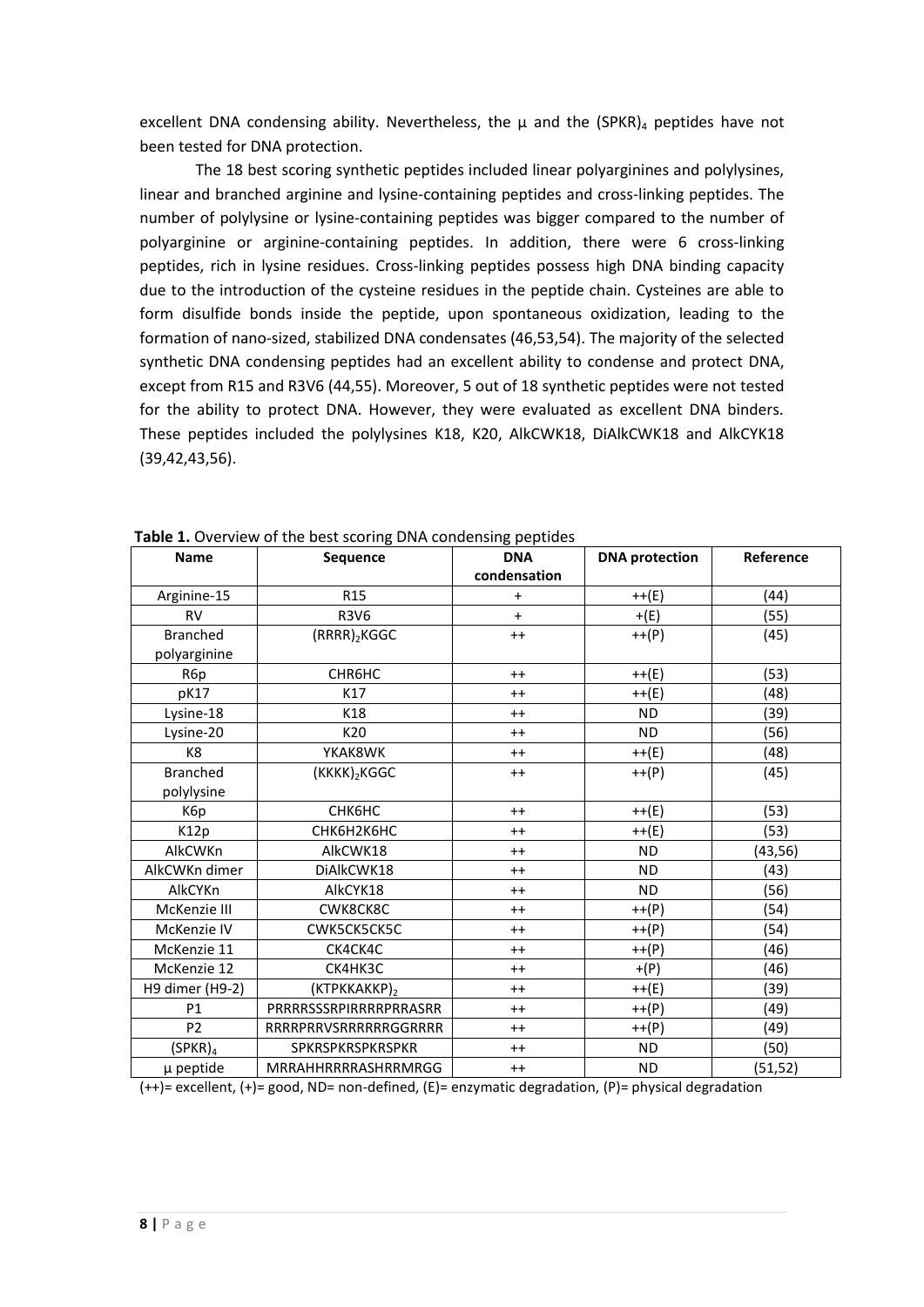Since the peptides selected and reported here, could efficiently condense and protect DNA, they were also studied for their transfection efficiency. The studies have shown that these peptides could mediate *in vitro* DNA delivery either alone or with the assistance of a delivery system or a commercially available lysosomotropic agent. The majority of them could deliver DNA in the presence of chloroquine. However, the synthetic peptides R15 (44), R6p, K6p and K12p (53) could mediate DNA delivery into the target cell without any assistance.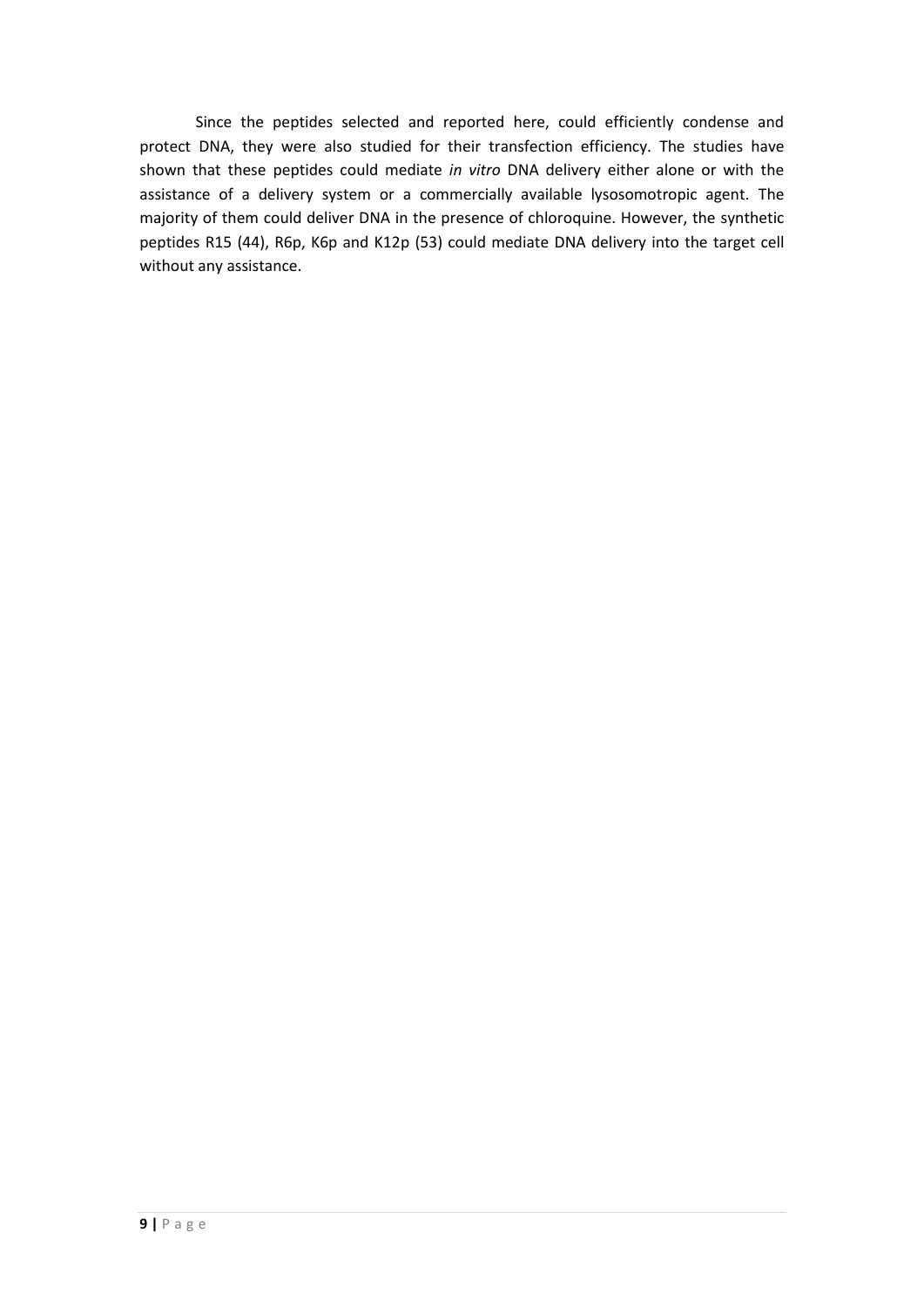## **Cell-penetrating peptides (CPPs)**

The cell-penetrating peptide (CPP) category is comprised of many different peptides which have differences in origin (natural, chimeric or synthetic peptides) (57), structure (low amphipathic or high amphipathic peptides) (58) and function (fusogenic or endosomolytic peptides) (36). Functional groups (59) and cationic lipids or polymers (60) are often introduced in the CPP chain, in order to make them more efficient. The CPP chains have variable lengths, from 5 to 30 amino acids. In addition, they usually have a net positive charge (21).

CPPs can bind nucleic acids either covalently, through chemical linkage, or noncovalently, through electrostatic and hydrophobic interactions (22). Moreover, CPPs and CPP/nucleic acid particles can use several uptake mechanisms in order to enter cells. The way of cellular uptake depends on the peptide characteristics (for example sequence, size and structure), the type/structure of the cargo and the experimental conditions, such as the cell type (61). Cellular uptake can be divided into two routes: (a) direct translocation through the lipid bilayer and (b) energy-dependent route or also known as endocytosis (58,62).

The first studies on the cellular entry of CPPs led to the discovery of direct translocation which describes the direct penetration of CPP through cellular membranes in an energy-independent manner (21). The electrostatic interactions, the hydrogen bonding and the structure of the CPP ( $\alpha$ -helical or  $\beta$ -barrel) can induce direct translocation through the lipid bilayer (58). Diverse models have been suggested to describe this interaction, such as the pore formation model, the carpet model and the inverted micelle-mediated model (21,62). Nevertheless, recent studies questioned the idea of direct translocation, leading to the endocytosis route, as the main uptake mechanism (21).

CPPs and CPP/nucleic acid particles can enter cells via several endocytotic routes, ending up at different cytoplasmic compartments. The energy-dependent uptake mechanism can be divided into three main pathways which are clathrin-mediated endocytosis, caveolae-mediated endocytosis and macropinocytosis (21,58,62). The existence of this variety of endocytotic pathways is associated with the diversity of the physical and chemical characteristics of each CPP, the biophysical properties of the used nucleic acids and the composition of the cellular membrane of the target cell (58). In the case of endocytosis, nucleic acids must escape the endosomes and be released in the cytoplasm and/or transferred into the nucleus (58).

In conclusion, CPPs are able to induce membrane translocation and/or endosomal escape for the delivery of nucleic acids into the cytosol or nucleus (63).

Here CPPs are divided depending on their function to fusogenic and endosomolytic.

### Fusogenic cell-penetrating peptides

Many fusogenic cell-penetrating peptides, such as Tat, melittin and penetratin, derive from domains of proteins that interact with cellular membranes. These domains are called protein transduction domains (PTDs). Fusogenic peptides can also be synthetic amphipathic, such as GALA, KALA and ppTG20. This class of cell-penetrating peptides adopts α-helical structures at endosomal pH. The α-helical structures result in hydrophobic and hydrophilic faces, which induce disruption and pore formation, upon interaction with the endosomal membrane (28,36).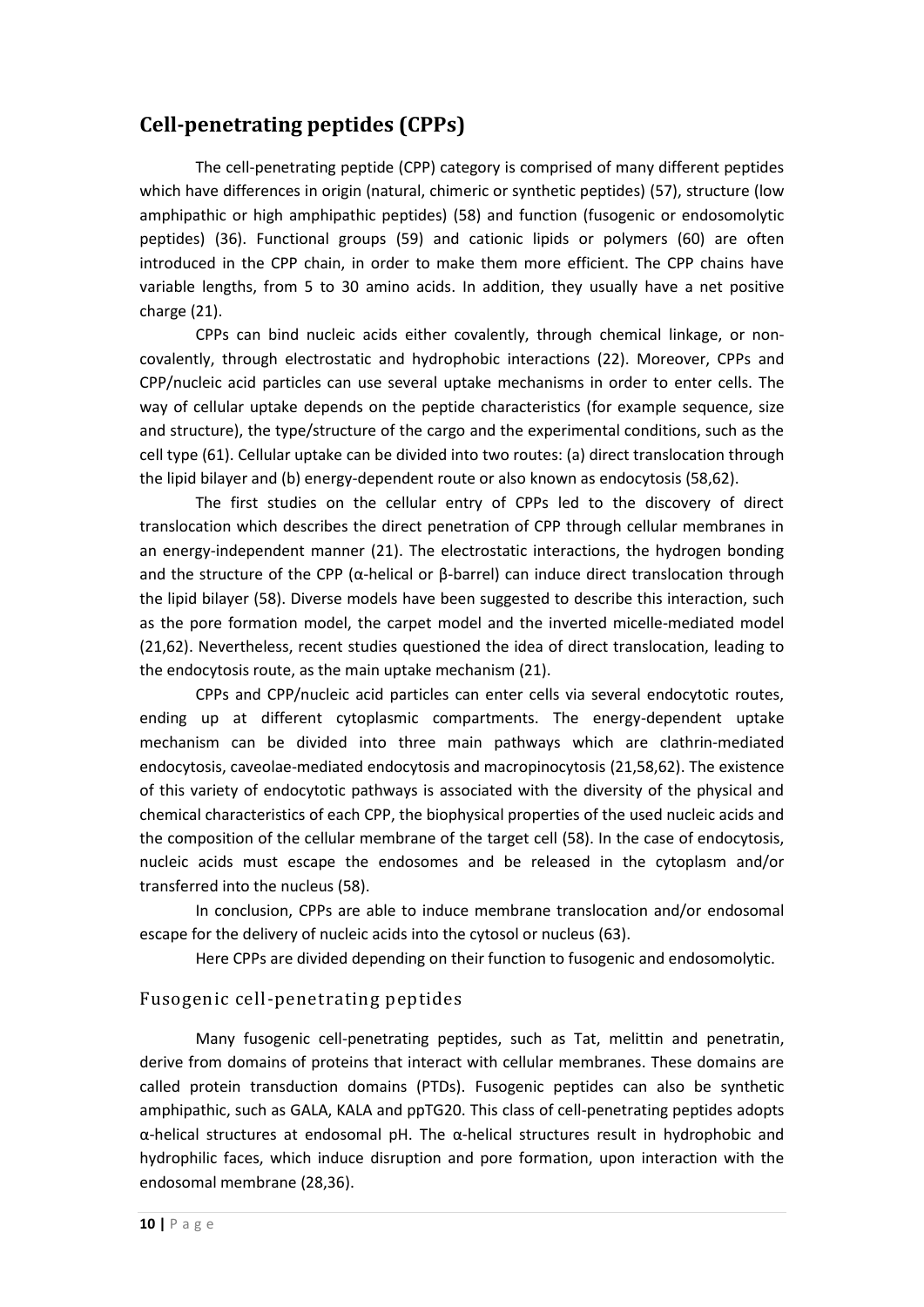#### Endosomolytic cell-penetrating peptides

There are several synthetic cell-penetrating peptides that become endosomolytic at lower pH, thus escaping the endosome. When trapped inside the acidic environment of the early or late endosome, the peptides are able to buffer against the proton pump to induce lysis or interact with the endosomal membrane to cause pore formation (36). Histidine-rich peptides, like H5WYG, and amphipathic fusogenic peptides, like GALA, are the main representatives of this class of cell-penetrating peptides. On the one hand, histidine-rich peptides, mediate endosomal escape taking advantage of the "proton sponge effect". More specifically, additional protons are pumped into the endosome, due to proton absorption from the histidine imidazole groups. This phenomenon causes chloride ion and water influx, which leads to osmotic swelling and subsequent disruption of the endosomal membrane (64). As a result, the peptide/DNA complex is released. On the other hand, amphipathic fusogenic peptides are able to form pores to the endosomal membrane, since they adopt  $\alpha$ helical structures, when trapped in the acidic endosomal environment (65).

#### Cell-penetrating peptide requirements

The only requirement that a cell-penetrating peptide has to meet, in order to efficiently mediate nucleic acid delivery, is cellular entry. However, cellular entry has to be qualitatively and quantitatively examined. In other words, it is necessary to use methods which can visualize the cell-penetrating ability and also quantify the number of the intact peptide and cargo molecules inside the cell (66).

Fluorescence microscopy, on fixed or live cells, and flow cytometry are the most frequently used techniques for qualitative and quantitative analysis.

### Evaluation of cell-penetrating peptides

CPPs were evaluated on quantitative cellular entry and transfection efficiency. The data resulting from the quantitative cellular entry analyses and the transfection studies were examined so that the peptides could be evaluated.

However, as mentioned above for DNA binding peptides, the evaluation of CPPs might be feasible but the head-to-head comparison is problematic. Especially the absence of a united protocol for the transfection experiments in mammalian cells hinders direct comparison. In more detail, the experimental conditions used in different studies have deviations concerning the DNA concentrations or the peptide/DNA ratio units, but also the cell lines, the presence or absence of serum or the utilization of controls during transfection. For example, the experimental setups used in the study of the cationic amphipathic peptide KALA and its derivative RAWA differ. KALA/pCMVLuc complexes were transfected into CV-1 cells at varying charge ratios and DNA amounts. The luciferase activity was maximal at a charge ratio (+/-) of 10:1, using 1.2 μg of DNA. The complexes were subsequently transfected into different mammalian cell lines, such as CaCo2 and HepG2, while dendrimer/DNA complexes and naked DNA were used as controls. KALA was shown to have similar or lower transfection efficiency, depending on the cell line, compared to the dendrimer (67). RAWA/pS2LUC condensates, on the other hand, were transfected into Cos-7 cells, at varying charge ratios and at DNA amounts ranging from 0.2 to 4  $\mu$ g, in the presence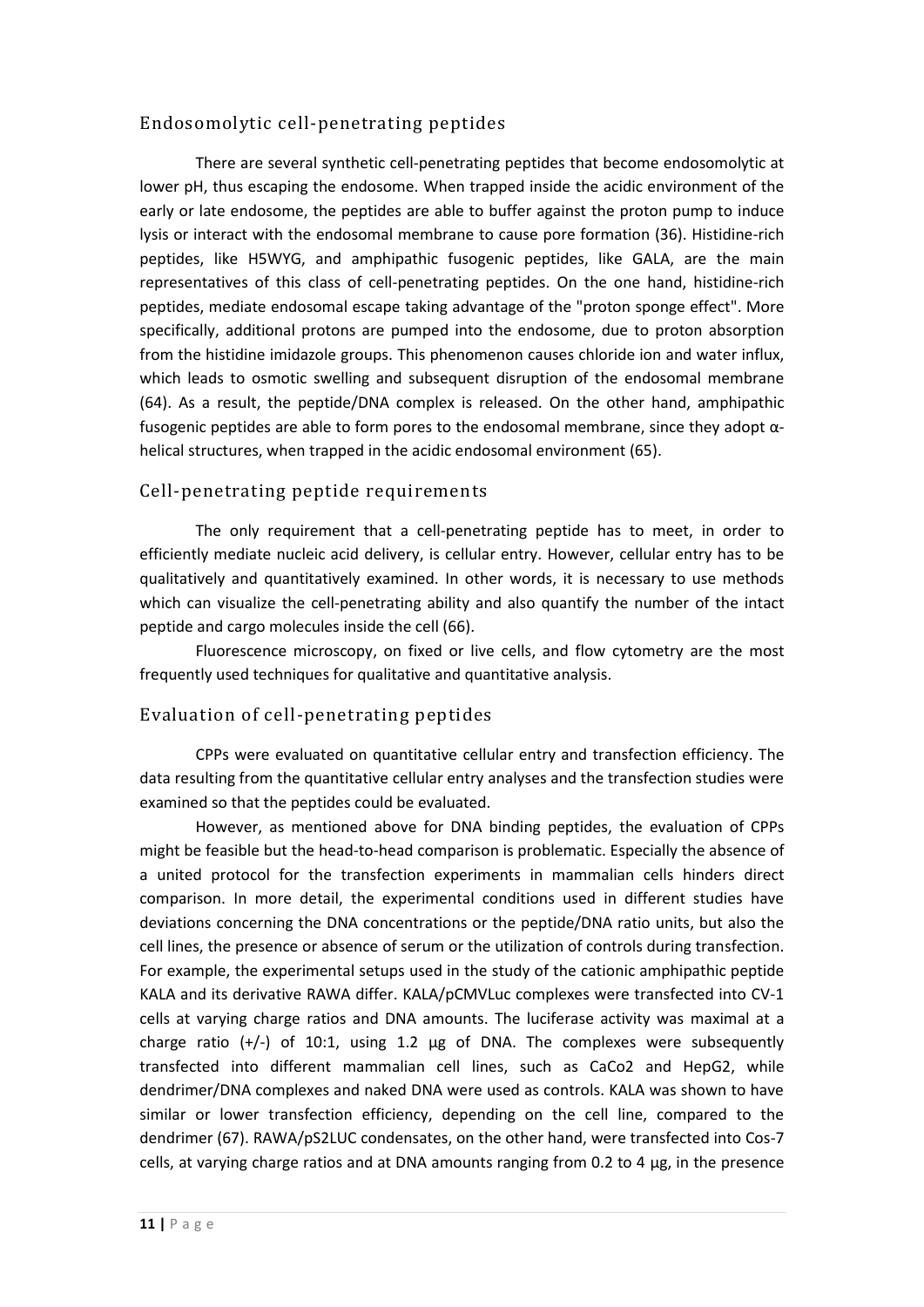of chloroquine. The maximum luciferase activity was achieved at 4-8:1 charge ratio (+/-) and 0.5-1 μg of DNA. Variable cell lines, like HeLa and HUVECs, were treated with RAWA/pSV2LUC complexes at a charge ratio of 4:1  $(+/-)$ , using 2 µg of plasmid DNA. RAWA had lower, similar or higher transfection efficiency, depending on the cell line, compared to Lipofectamine plus, which was used as the internal control (68).

## Evaluation of cell-penetrating peptides on cellular uptake and transfection efficiency

Although the number of the studies on CPPs is relatively big, only several CPPs were selected and reported. CPPs coupled to cationic lipids or polymers or conjugated with chemical groups or proteins were excluded. The combination of a peptide with a delivery system or the addition of a chemical group in the peptide chain would affect the cellular uptake and the transfection efficiency of the peptide. Therefore, the evaluation on the function of a single CPP would not be objective.

The selected CPPs were evaluated on quantitative cellular uptake and on transfection efficiency. However, the peptides which were only tested for cellular uptake and not on nucleic acid delivery can be found on **Table 5** of the appendix. Every selected peptide was tested for nucleic acid delivery and transfection, while only a small minority was also tested for cellular uptake. More specifically, the ability of each peptide to be internalized and to mediate cellular uptake and transfection of its nucleic acid cargo was compared to the respective control, utilized in the *in vitro* studies. Subsequently, these peptide abilities were evaluated as higher (+), similar (+/-) or lower (-) compared to the controls.

The utilization of controls in the assessment of the internalization and delivery of a complex into the target cell is necessary. The comparison of each CPP with the respective control provides important information on the efficiency of the peptide to transfer its nucleic acid cargo *in vitro*. Moreover, the potential *in vivo* application of the peptide can be defined.

A total of 27 different cell-penetrating peptides were evaluated and an overview can be found on **Table 2**. Only 2 out of the 27 peptides were studied for their ability to enter mammalian cells before binding their nucleic acid cargo. Peptide bLFcin $_6$ , derived from bovine lactoferricin, showed an internalization ratio higher than that of the cell-penetrating peptides CPP5 and CPP6, but lower compared to that of TAT.  $bLFcin<sub>6</sub>$  could condense siRNA and mediate its delivery into Hela cells more efficiently than CPP5, CPP6 and TAT. However, the knockdown activity of the siRNA/bLFcin<sub>6</sub> condensate was similar to that of CPP5 and TAT (69). The M918 peptide was shown to translocate into various cell lines, such as CHO and Hifko, more efficiently than Penetratin and TP10. When M918 was conjugated to PNA, it was still able to be internalized, thus inducing splice correction in Hela pLuc 705 cells (70). In addition, the selected CPPs could bind, either covalently or non-covalently, different types of nucleic acids. The nucleic acids included here were pDNA, siRNA and PNA. The majority of the peptides mediated pDNA and siRNA delivery. However,  $\text{Tat}_{47-57}$  peptide and its derivatives could bind and deliver all three types of nucleic acids (71-73).

A wide range of controls have been utilized in cellular uptake and delivery studies of pDNA, siRNA and PNA complexed with the selected CPPs. The most frequently used controls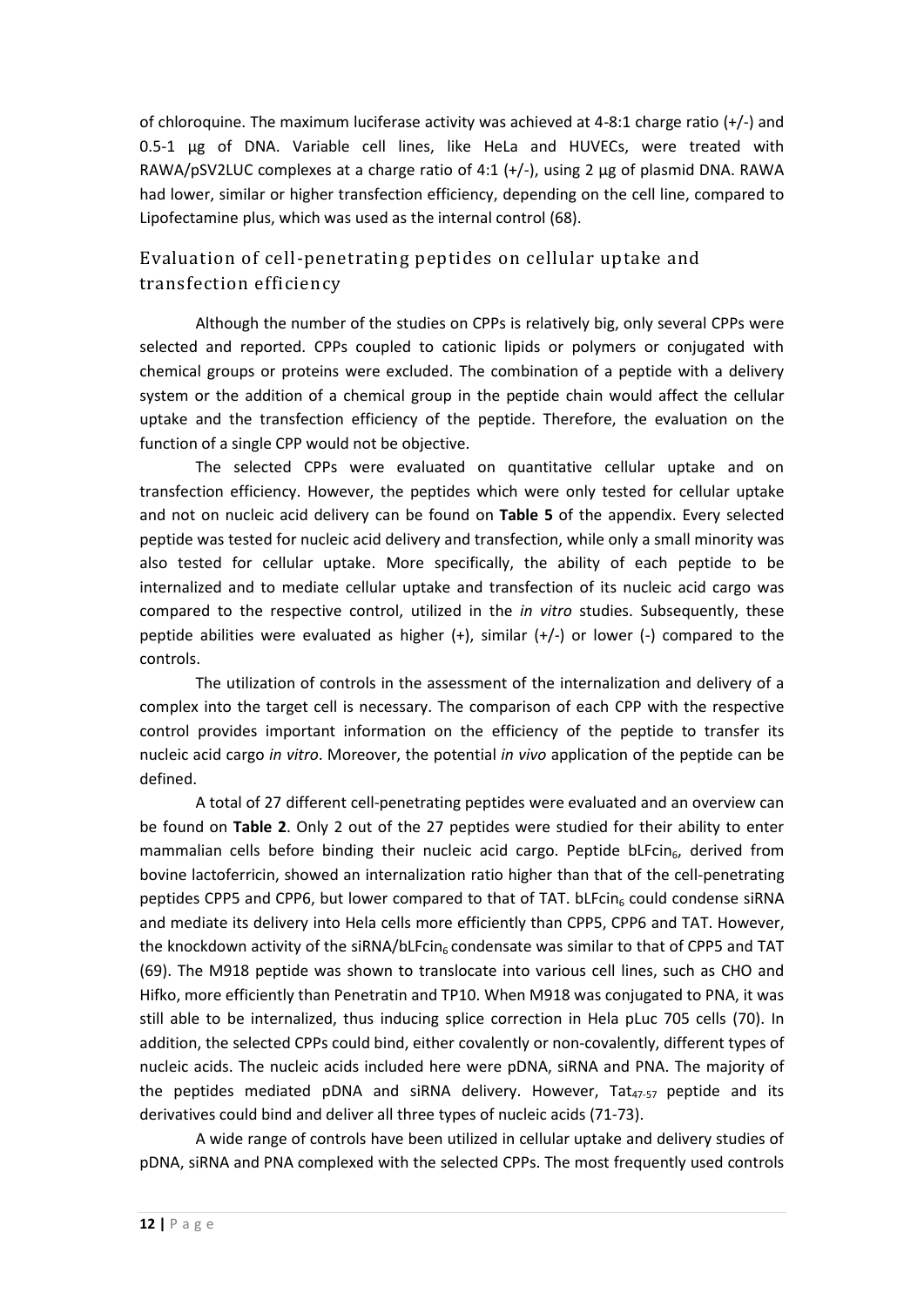were the commercially available transfection reagent Lipofectamine and the cationic polymer PEI. In some cases, CPPs were compared to a combination of controls. For example, the efficiency of the *in vitro* pDNA transfer by the basic ampliphilic peptides ppTG1 and ppTG20 was compared to PEI, Lipofectamine and Superfect (74). Moreover, the cellular uptake and the transfection efficiency of the RV peptide R3V6 were compared to both Lipofectamine and PLL (55).

The ability of the selected CPPs to enter and transfect cells was usually compared to the same control. The only exception was Penetratin 1. The cellular uptake of Penetratin 1 conjugated to siRNA was compared to Lipofectamine, while the transfection efficiency was compared to a non-defined control (75). However, there were several CPPs whose cellular uptake or tranfection efficiency or both were not compared to controls. The amphipathic peptides CADY and MPG-8 were able to efficiently interact with siRNA. CADY could promote uptake of siRNA into mammalian cells, while the cellular uptake of MPG-8/siRNA complexes was not determined. Both peptides could efficiently mediate siRNA delivery thus inducing target knockdown. However, in both studies no controls were used in the assessment of the transfection efficiency (76,77). The *in vitro* transfection efficiencies of the histidine-rich peptide LAH4-L1 and the peptide for ocular delivery (POD) were also not compared to controls (76-80). As a result, the ability of these peptides to mediate nucleic acid entry and delivery into mammalian cells could not be evaluated.

After reviewing the data on Table 2, it becomes evident that the majority of the *in vitro* delivery studies utilized proper controls. The transfection efficiency of the majority of the peptides was similar to the respective controls. However, there were peptides which exhibited diverse transfection efficiencies depending on the experimental conditions. For instance, the RAWA peptide, a derivative of KALA, could efficiently transfer pDNA into Cos-7 cells. Its transfection efficiency was higher compared to different DNA transfer systems such as PEI, Superfect, Lipofectamine Plus and Geneporter. RAWA was also able to mediate pDNA transfer at different mammalian cell lines such as D17, Hela, HUVECs and NIH 3T3. However, the transfection efficiency of RAWA was lower, similar or higher, depending on the cell line, compared to Lipofectamine Plus (68).

Several peptides displayed higher transfection efficiency than the respective controls. The majority of them were implicated in pDNA delivery. For example, R15 could transfect 293T cells more efficiently that Lipofectin and Geneporter2 and other polyarginine peptides, such as R9 or R12 (44). ppTG1 and ppTG20/pDNA condensates were used to transfect Hela cells. The transfection efficiency of ppTG1 and ppTG20 was higher that PEI, Lipofectamine and Superfect but only at low DNA dose (74). MPG, LAH4 and Vpr(55-91) peptides could also transfect mammalian cells more efficiently compared to the respective controls (81-83). Even though the transfection efficiency of these peptides was evaluated as high, only that of R15 was significant. In addition, their ability to enter cells was not defined.

The transfection efficiency of every peptide implicated in PNA delivery was higher than the respective control. However, only Pep-3 was compared to Lipofectamine. Pep-3 could mediate delivery of antisense HypNA-pNA targeting cyclin B1 into variable mammalian cell lines, such as Jurkat T and HUVECs. The Pep-3 carrier was compared to other delivery methods including Lipofectamine and the cell-penetrating peptides Pep-2 and MPG. The antisense response provided by Pep-3 was higher that the response provided by the controls. The expression of cyclin B1 was significantly down-regulated on Jurkat T cells (84).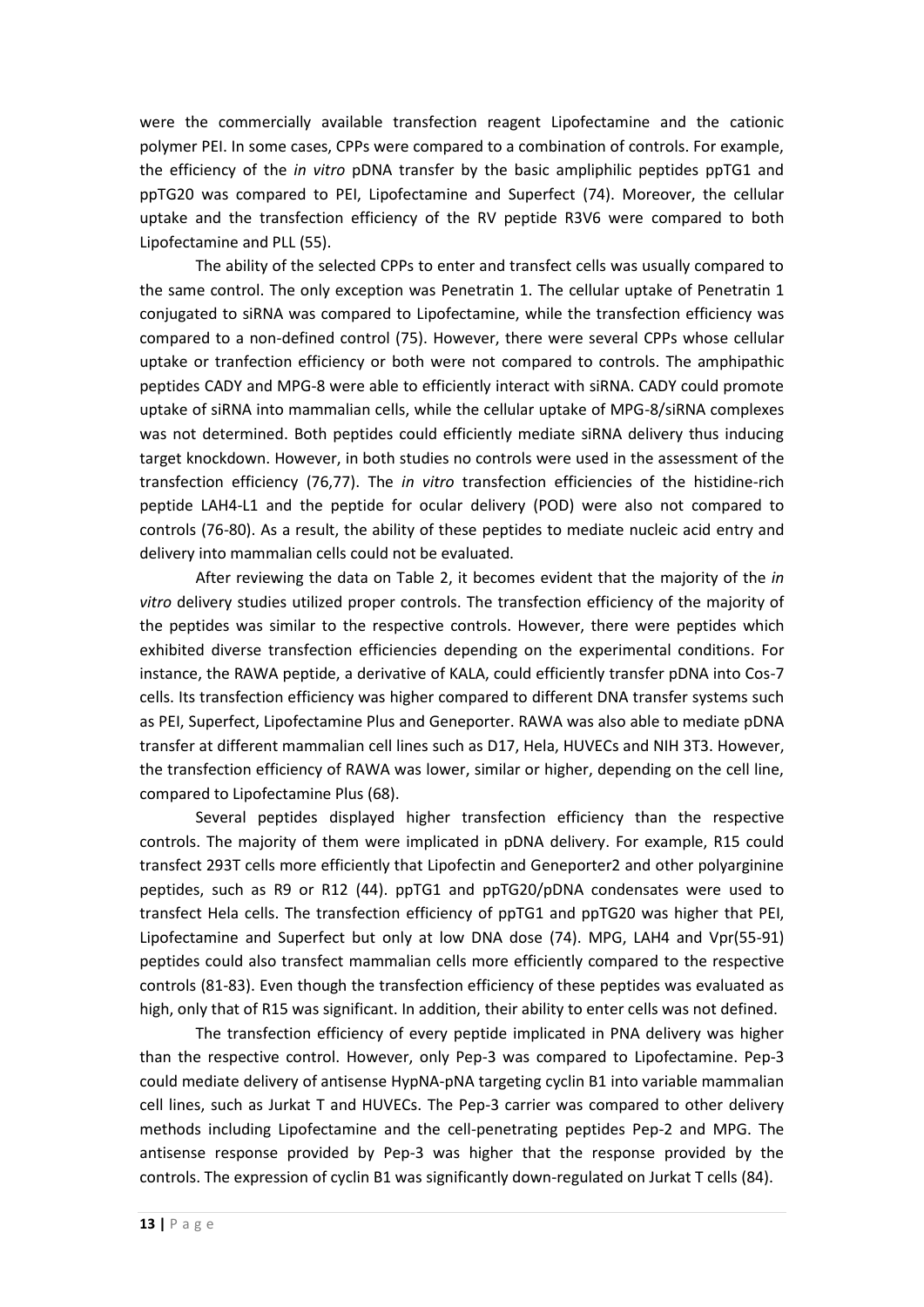| Name                                    | Sequence                                                                      | Cellular            | Cellular                 | In vitro       | Control                   | Ref  |
|-----------------------------------------|-------------------------------------------------------------------------------|---------------------|--------------------------|----------------|---------------------------|------|
|                                         |                                                                               | uptake<br>(peptide) | uptake<br>(particle)     | transfection   |                           |      |
| pDNA<br>delivery                        |                                                                               |                     |                          |                |                           |      |
| Arginine-15                             | R <sub>15</sub>                                                               | <b>ND</b>           | ND                       | $+$            | GP                        | (85) |
| RV                                      | <b>R3V6</b>                                                                   | ND                  |                          | $+/-$          | LF, PLL                   | (55) |
| KALA                                    | WEAKLAKALAKALAKHLAK<br>ALAKALKACEA                                            | ND                  | Yes                      | $+/-$          | DM                        | (67) |
| <b>RAWA</b>                             | RAWARALARALRALARALR<br>ALAR                                                   | ND                  | ND.                      | $+$            | PEI,<br>$SF,LF+,$<br>GP   | (68) |
| ppTG1,<br>ppTG20                        | GLFKALLKLLKSLWKLLLKA,<br>GLFRALLRLLRSLWRLLLRA                                 | <b>ND</b>           | ND.                      | $+$            | PEI, LF,<br>SF            | (74) |
| <b>MPG</b>                              | GALFLGFLGAAGSTMGAW<br>SQPKSKRKV                                               | <b>ND</b>           | ND                       | $+$            | LF                        | (81) |
| $Tat_{47-57}$<br>oligomers              | <b>YGRKKRRQRRR</b>                                                            | ND.                 | ND                       | $+$            | pLa                       | (71) |
| PolyTAT                                 | CTATC polymerized                                                             | <b>ND</b>           | ND                       | $+/-$          | PEI                       | (86) |
| Tat derivative                          | C-5H-Tat-5H-C                                                                 | <b>ND</b>           | <b>ND</b>                | $+/-$          | PEI                       | (87) |
| PolyTat P2                              | <b>YGRKKRRQRRR</b>                                                            | ND                  | ND                       | +/-            | LF                        | (88) |
| LAH4                                    | KKALLALALHHLAHLALHLA<br>LALKKA                                                | ND                  | ND.                      | $\ddot{}$      | PLL, PEI,<br><b>DOTAP</b> | (82) |
| LAH4-L1                                 | KKALLAHALHLLALLALHLA<br><b>HALKKA</b>                                         | <b>ND</b>           | ND.                      | Yes            | No<br>control             | (78) |
| Vpr(55-91)                              | TGVEALIRILQQLLFIHFRIGC<br>RHSRIGIIQQRRTRN                                     | ND                  | ND.                      | $+$            | PEI                       | (83) |
| <b>siRNA</b><br>delivery                |                                                                               |                     |                          |                |                           |      |
| EB1                                     | LIRLWSHLIHIWFQNRRLK<br>WKKK-amide                                             | ND.                 | ND.                      | $+/-$          | LF                        | (89) |
| MPG and<br><b>MPGANLS</b>               | GALFLGFLGAAGSTMGAW<br>SQPKKKRKV and<br>GALFLGFLGAAGSTMGAW<br><b>SQPKSKRKV</b> | ND                  | ND.                      | $+/-$          | OF                        | (90) |
| MPG-8                                   | bAFLGWLGAWGTMGWSP<br>КK<br>KRK-Cya                                            | <b>ND</b>           | <b>ND</b>                | Yes            | No<br>control             | (77) |
| $MPG\alpha$                             | Ac-<br>GALFLAFLAAALSLMGLWS<br>QPKKKRKV-<br>Cya                                | ND.                 | $\overline{\phantom{a}}$ | $+/-$          | LF                        | (91) |
| CADY                                    | Ac-<br>GLWRALWRLLRSLWRLLW<br>RA-cysteamide                                    | <b>ND</b>           | Yes                      | Yes            | No<br>control             | (76) |
| $Tat_{47-57}$                           | <b>YGRKKRRQRRR</b>                                                            | ND                  | $+/-$                    | $\blacksquare$ | LF                        | (72) |
| <b>POD</b>                              | GGG(ARKKAAKA)4                                                                | ND                  | ND                       | Yes            | No<br>control             | (79) |
| Penetratin 1                            | CRQIKIWFQNRRMKWKK-<br>NH <sub>2</sub>                                         | ND                  | $+$ (LF)                 | $+/-$          | ND                        | (92) |
| Reducible<br>poly(oligo-D-<br>arginine) | rPOA                                                                          | <b>ND</b>           | <b>ND</b>                | $+/-$          | LF                        | (93) |
| $b$ LFcin <sub>6</sub>                  | <b>RRWQWR</b>                                                                 | $+$                 | $\ddot{}$                | $+/-$          | CPP5,<br>CPP6             | (69) |
| <b>PNA delivery</b>                     |                                                                               |                     |                          |                |                           |      |
| M918                                    | MVTVLFRRLRIRRACGPPR<br>VRV-NH2                                                | $\ddot{}$           | <b>ND</b>                | $+$            | Pen,<br><b>TP10</b>       | (70) |

**Table 2.** Overview of cell-penetrating peptides for nucleic acid delivery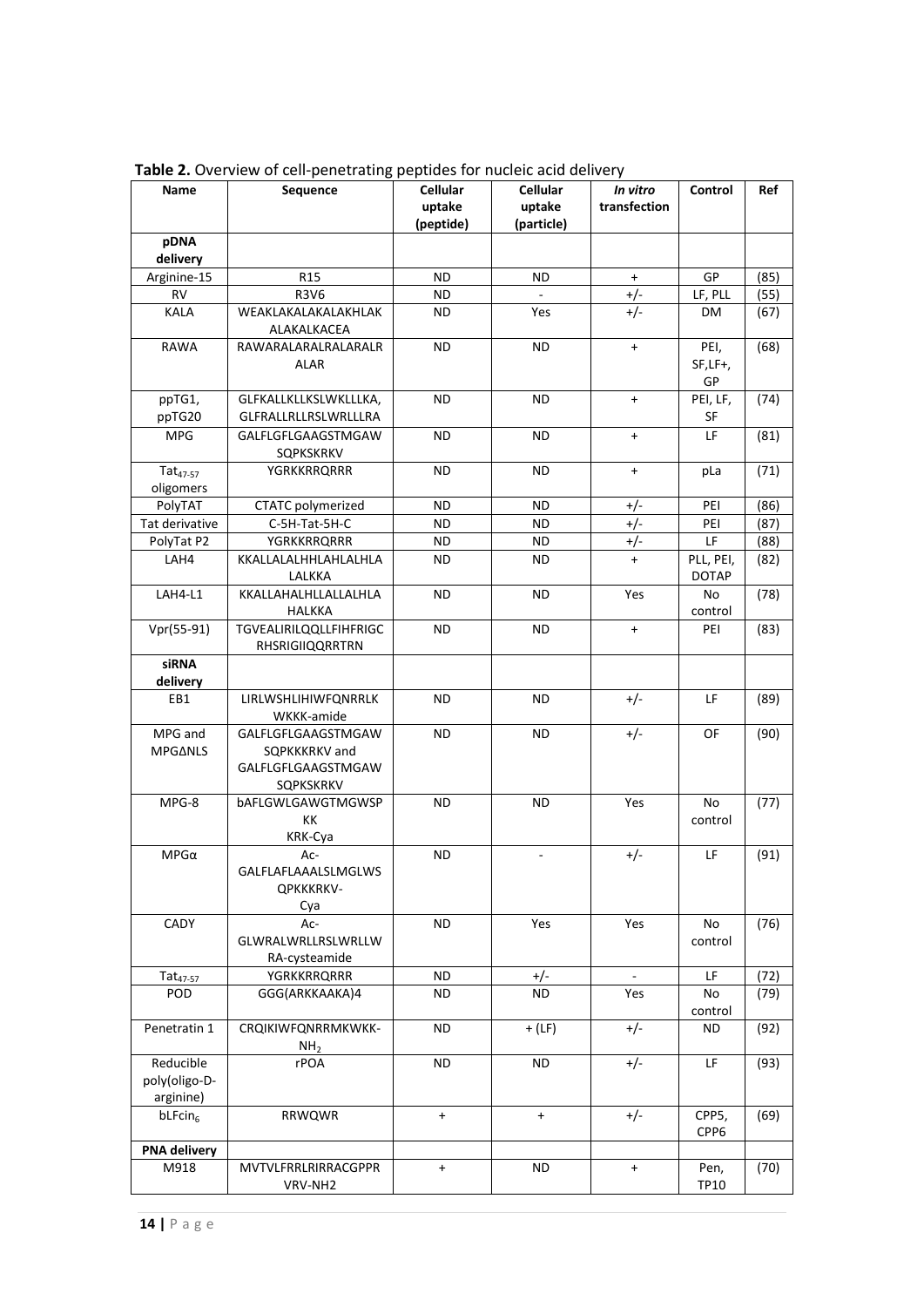| <b>MAP</b>   | KLALKLALKALKAALKLA           | ND.       | ND. | $\ddot{}$ | <b>PNA</b> | (94) |
|--------------|------------------------------|-----------|-----|-----------|------------|------|
|              |                              |           |     |           | alone      |      |
| Pep-3        | Ac-KWFETWFTEWPKKRK-          | ND.       | Yes | $\ddot{}$ | LF, Pep-   | (84) |
|              | Cya                          |           |     |           | 2, MPG     |      |
| Tat, Pen, TP | CYGRKKRRQRRR-NH <sub>2</sub> | <b>ND</b> | Yes | +         | invPNA     | (73) |
|              | CRQIKIWFQNRRMKWKK-           |           |     |           |            |      |
|              | $NH2$ ,                      |           |     |           |            |      |
|              | GWTLNSAGYLLGK*INLKAL         |           |     |           |            |      |
|              | AALAKKIL-NH <sub>2</sub>     |           |     |           |            |      |

(+)= higher than the control, (+/-)= similar to the control, (-)= lower than the control, ND= non-defined LF: lipofectamine, OF: oligofectamine, SF: superfect, GP: geneporter, FG: fugene, DM: dendrimer, PEI: polyethylamine, PLL: poly-L-lysine, pLa: poly-arginine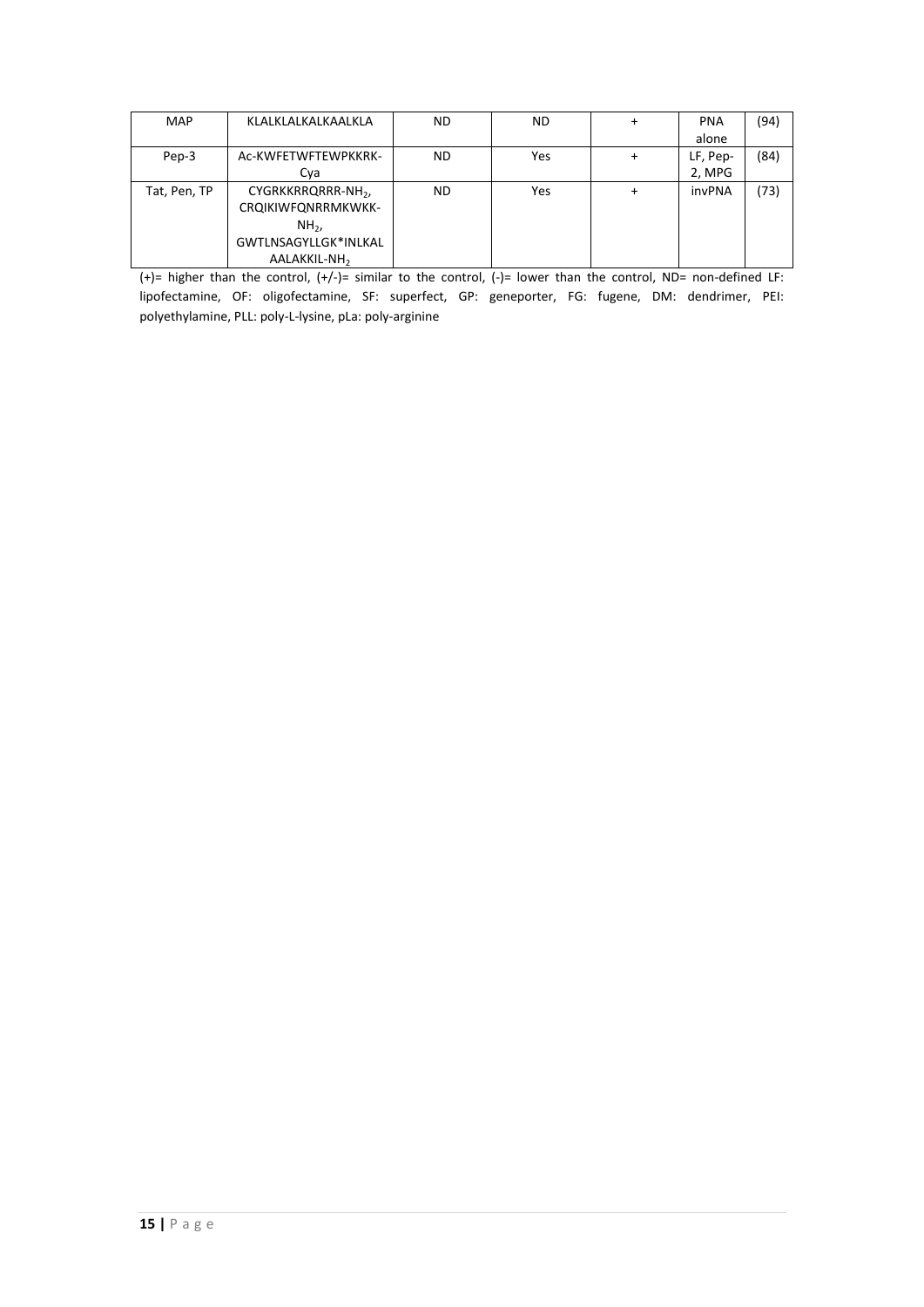## **Nuclear localization signal (NLS) peptides**

After cellular uptake and/or endosomal escape, condensed nucleic acids are released in the cytoplasm. Plasmid DNA in particular, has to find its way to the nucleus in order to be transcribed. Nuclear entry is relatively complicated because of the presence of the nuclear envelope which separates the nucleus from the cytoplasm. The nuclear envelope is covered by nuclear pore complexes (NPC) which are composed of many different proteins, called nucleoporins, and allow the transport of variant molecules. Small molecules, with a size up to 9nm in diameter, can diffuse passively, while larger molecules, with a size up to 25nm in diameter, can be actively transported through the NPC (95,96).

In order to ensure DNA targeting to the nucleus, nuclear localization signal (NLS) peptides have been utilized. NLS peptides are able to bind DNA either covalently, through chemical groups or peptide nucleic acids (PNAs) or non-covalently, through electrostatic interactions (31). In addition, they mediate nuclear DNA targeting through binding to importins which is followed by translocation through the NPC.

NLS peptides can be divided into classical and non-classical sequences (28). Classical sequences are comprised of short clusters of basic amino acids and can be divided into monopartite and bipartite peptides. Monopartite peptides, on the one hand, contain one cluster of basic amino acids, like the large tumor antigen of the simian virus (SV40), which is one of the most frequently studied NLS (28,31,97). Bipartite peptides, on the other hand, have two clusters of basic amino acids divided by 10-12 neutral residues, such as the peptide **KR**PAATKKAGQA**KKKK** derived from the Xenopus protein nucleoplasmin (28,31,97)*.* Nonclassical NLS sequences contain charged/polar residues distributed among non-polar residues (98).

### Nuclear localization signal peptide requirements

Nuclear import is the key requirement which a NLS peptide has to fulfill in order to successfully mediate nuclear uptake of DNA. However, NLS peptides have to be introduced into the cytoplasm of the targeted cell, prior to nuclear import assessment. The introduction of NLS peptides can be accomplished by microinjection into the cytoplasm, expression in cells, administration to the cytoplasm, with or without the assistance of transfection reagents, or to isolated nuclei (99-101). Upon introduction, nuclear import of NLS peptides has to be quantitatively and qualitatively analyzed.

Western blot analysis and fluorescent microscopy can be used for the qualitative and quantitative analysis of the nuclear uptake. Flow cytometry, on the contrary, can only be used for the assessment of the quantitative nuclear uptake.

### Evaluation of nuclear localization signal peptides

NLS peptides were evaluated on the ability to mediate nuclear import and expression of their DNA cargo into the target cell. In order to perform this evaluation, the data obtained from the nuclear import analysis methods and the transfection studies were examined.

Similar to DNA condensing and cell-penetrating peptides, NLS peptides can be evaluated but not compared. Head-to-head comparison of the peptides is complex due to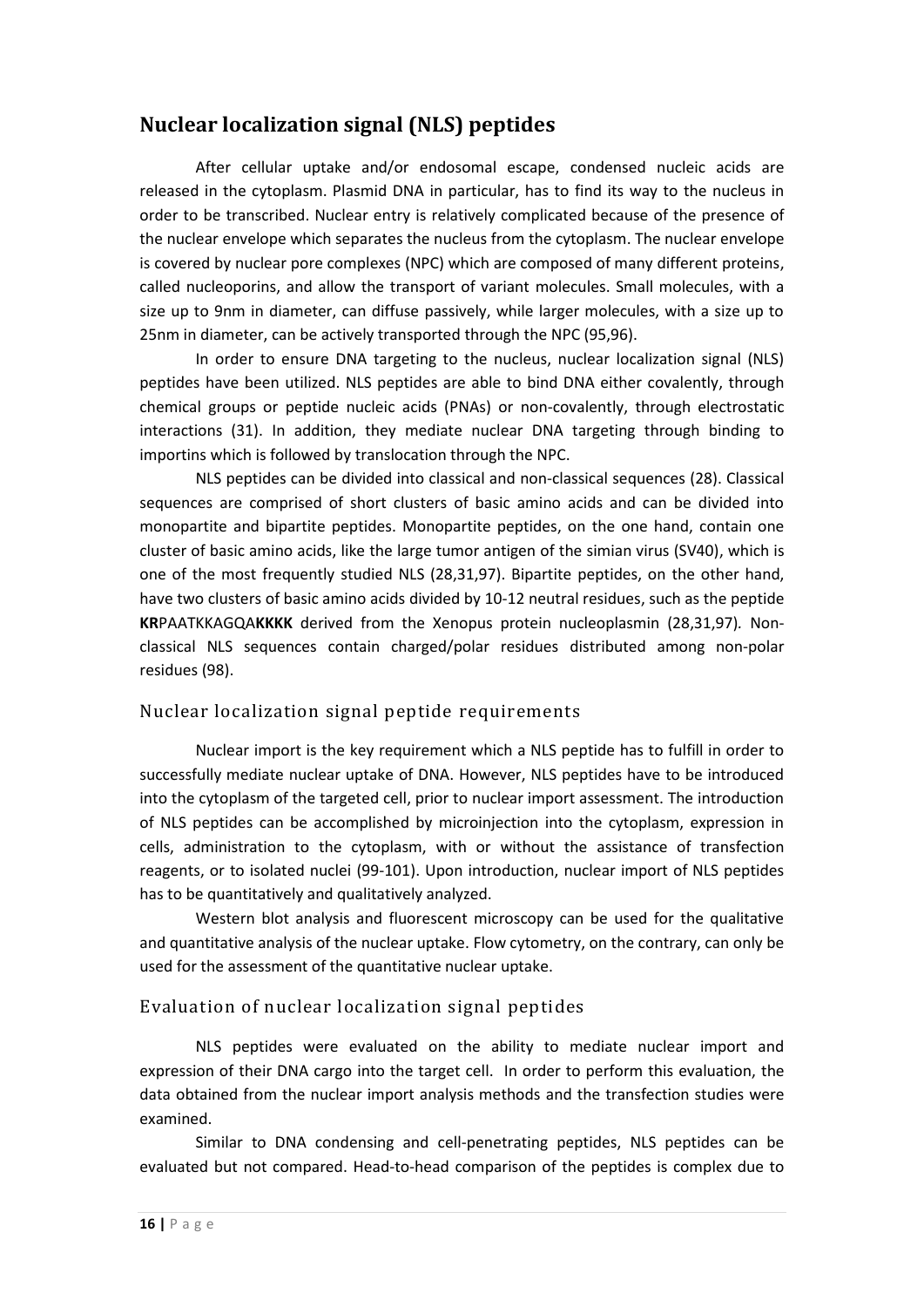the differences in the experimental conditions. For example, the differences in the DNA concentrations or the NLS peptide/DNA ratio units or the cell lines used in the transfection studies. In addition, the utilization of various approaches for the introduction of NLS peptide/DNA particles into the cell target and for the assessment of the quantitative and qualitative nuclear import hinder direct comparison of the NLS peptides.

## Evaluation of nuclear localization signal peptides on nuclear import and transgene expression

The number of the studies on NLS peptides is relatively small compared to the available studies on DNA condensing and cell-penetrating peptides. The majority of these studies have been scanned and several NLS peptides have been selected. More specifically, NLS peptides were examined for their ability to enter the nucleus of the target cell. They were also examined for their ability to mediate nuclear transport of DNA cargo, leading to its expression. NLS peptides which were not tested for DNA delivery into the nucleus can be found on **Table 6** of the appendix. In contrast, peptides coupled to cationic lipids or polymers were included in the selection since this combination constitutes an ordinary approach for the introduction of the NLS peptide/DNA condensates inside the target cells.

A total of 13 NLS peptides were evaluated on quantitative nuclear entry, with or without a DNA cargo, and on transfection efficiency. More specifically, when the nuclear uptake or the transfection efficiency of a NLS peptide was higher compared to that of other, nuclear transport deficient NLS peptides, it was evaluated as high (+). In the case that it was higher compared to naked DNA, it was evaluated as moderate (+/-). Lastly, there were peptides which displayed nuclear uptake or tranfection but no controls were utilized and others which showed low or no nuclear uptake and transfection. An overview of these peptides can be found on **Table 3**.

Eight out of the 13 selected peptides were the SV40 T large antigen NLS peptide and its derivatives. The majority of these peptides were not tested for quantitative cellular uptake. However, only the SV40 tetramer was tested for nuclear transport, with or without a DNA cargo, and transfection. NLSV404 was able to mediate nuclear transport of conjugated albumin. Its nuclear transport ability was observed in comparison with the transport of the deficient mutant cNLS sequence. NLSV404 was also shown to efficiently condense and protect plasmid DNA. The resulting NLSV404/DNA complexes were transfected into HeLa S6 cells, together with cNLS/DNA condensates. It was found that NLSV404 could induce rapid nuclear accumulation of pDNA. Except from HeLa S6 cells, NLSV404 was able to transfect other cell lines, such as Cos7 and 16HBE14o-, and its transfection efficiency was significantly higher compared to that of cNLS and pLL (102). Except from NLSV404, only two peptides, the SV40 PKKKRKV and the SV40 derivative PKKKRKVEDPYC, showed higher transfection efficiency as compared to deficient NLS peptides. However, that increase was not significant (103,104).

Concerning the remaining selected NLS peptides, the bipartite Ku70-NLS appeared to be the most favorable. Ku70-NLS was localized in the nucleus upon electroporetion of mammalian cells. Its nuclear localization activity was compared to the active mutant s1Ku70- NLS, which was also localized in the nucleus, and the transport deficient mutant s2Ku70-NLS, which was localized in the cytosol. The transgene expression of Ku70-NLS and s1Ku70-NLS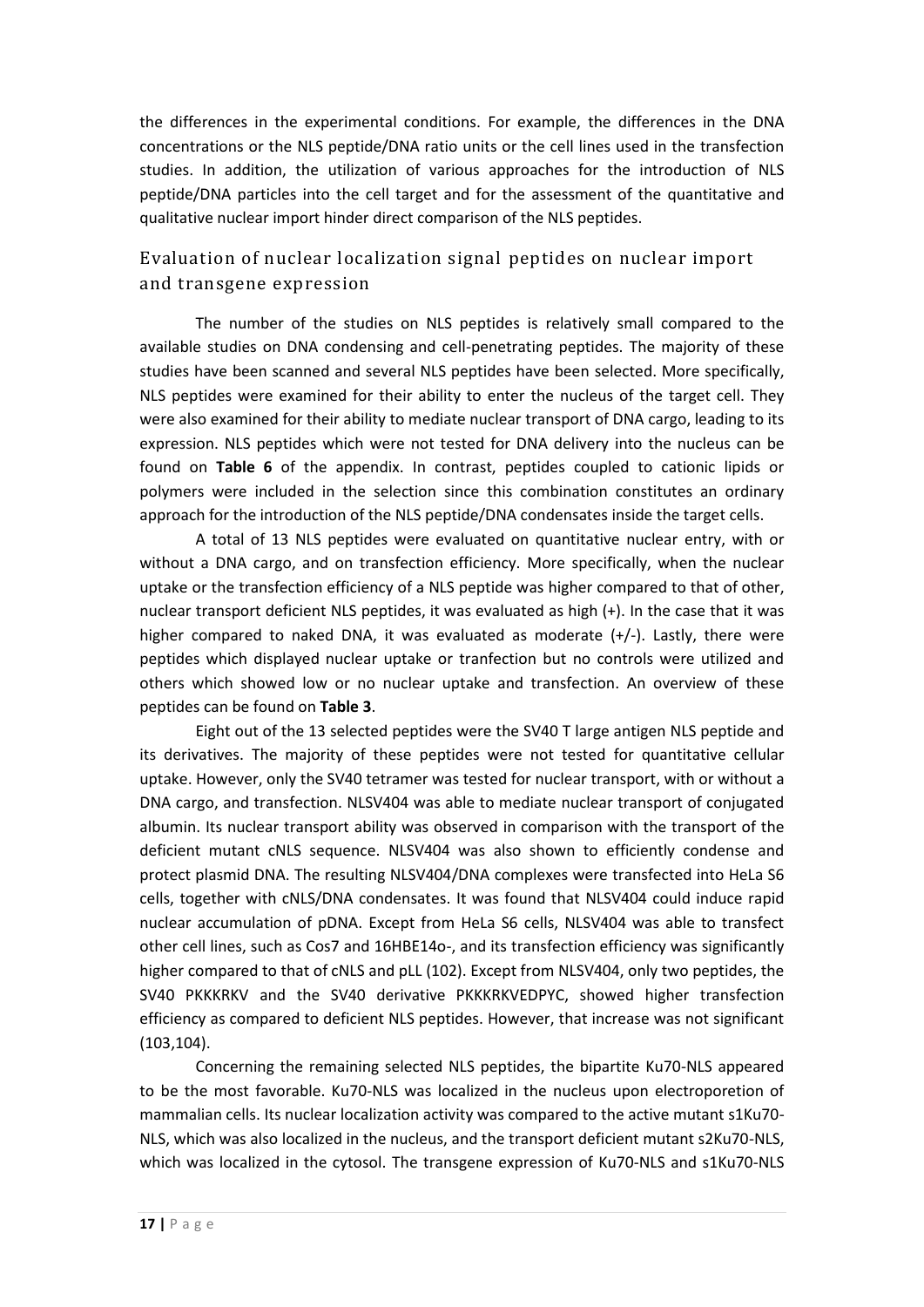was compared to that of the monopartite NLS peptides. BEAS-2B cells were transfected with NLSV404, Tat<sub>2</sub> and their nuclear transport deficient analogues cNLS and Tat<sub>2</sub>M1. The transfection efficiency of Ku70-NLS and s1Ku70-NLS was significantly higher than that of Tat2 and NLSV404 (105).

| <b>Name</b> | <b>Sequence</b>            | <b>Nuclear import</b><br>(peptide) | <b>Nuclear import</b><br>(particle) | <b>Transfection</b><br>efficiency | Ref.      |
|-------------|----------------------------|------------------------------------|-------------------------------------|-----------------------------------|-----------|
| Ku70-       | $C-$                       | $+$                                | <b>ND</b>                           | $\ddot{}$                         | (105)     |
| <b>NLS</b>  | KVTKRKHGAAGAASKRP          |                                    |                                     |                                   |           |
|             | $K-G-$                     |                                    |                                     |                                   |           |
|             | KVTKRKHGAAGAASKRP          |                                    |                                     |                                   |           |
|             | К                          |                                    |                                     |                                   |           |
| NLS/NL      | $H -$                      | <b>ND</b>                          | $\ddot{}$                           | $+$                               | (106)     |
|             | <b>CKKKSSSDDEATADSQHS</b>  |                                    |                                     |                                   |           |
|             | <b>TPPKKKRKVEDPKDFPSEL</b> |                                    |                                     |                                   |           |
|             | <b>LS</b>                  |                                    |                                     |                                   |           |
| NLSV40      | (PKKKRKVG) <sub>4</sub> C  | $\ddot{}$                          | $+/-$                               | $\ddot{}$                         | (102)     |
| 4           |                            |                                    |                                     |                                   |           |
| <b>SV40</b> | <b>KKPNKKKRKE</b>          | <b>ND</b>                          | <b>ND</b>                           | $\overline{a}$                    | (107)     |
| <b>SV40</b> | <b>BACGAGPKKKRKV</b>       | <b>ND</b>                          | <b>ND</b>                           | Yes                               | (108)     |
| <b>SV40</b> | PKKKRKVEDPYC               | <b>ND</b>                          | <b>ND</b>                           | $\ddot{}$                         | (103)     |
| derivati    |                            |                                    |                                     |                                   |           |
| ve          |                            |                                    |                                     |                                   |           |
| BICP27      | RPRRPRRRPRRR               | <b>ND</b>                          | $\ddot{}$                           | $\ddot{}$                         | (109)     |
| <b>NLS</b>  | CGGPKKKRKVG-NH2            | <b>ND</b>                          | Yes                                 | Yes                               | (110, 11) |
| (SV40)      |                            |                                    |                                     |                                   | 1)        |
| <b>SV40</b> | <b>PKKKRKV</b>             | <b>ND</b>                          | $+$                                 | Yes                               | (112)     |
| <b>SV40</b> | <b>PKKKRKV</b>             | <b>ND</b>                          | <b>ND</b>                           | $+/-$                             | (113)     |
| PNA-        | <b>PKKKRKV</b>             | <b>ND</b>                          | <b>ND</b>                           | $+/-$                             | (114)     |
| <b>NLS</b>  |                            |                                    |                                     |                                   |           |
| M9          | <b>GNQSSNFGPMKGGNFG</b>    | <b>ND</b>                          | $+$                                 | $\ddot{}$                         | (115)     |
|             | GRSSGPYGGGGQYFAKP          |                                    |                                     |                                   |           |
|             | RNQGGYGGC                  |                                    |                                     |                                   |           |
| NLS-        | <b>GYGPKKKRKVGGC</b>       | <b>ND</b>                          | <b>ND</b>                           | $+$                               | (104)     |
| <b>CTHD</b> |                            |                                    |                                     |                                   |           |

**Table 3.** Overview of NLS peptides for DNA delivery

 $(+)=$  high,  $(+/-)=$  moderate,  $(-)=$  low, Yes= no controls was utilized, ND= non-defined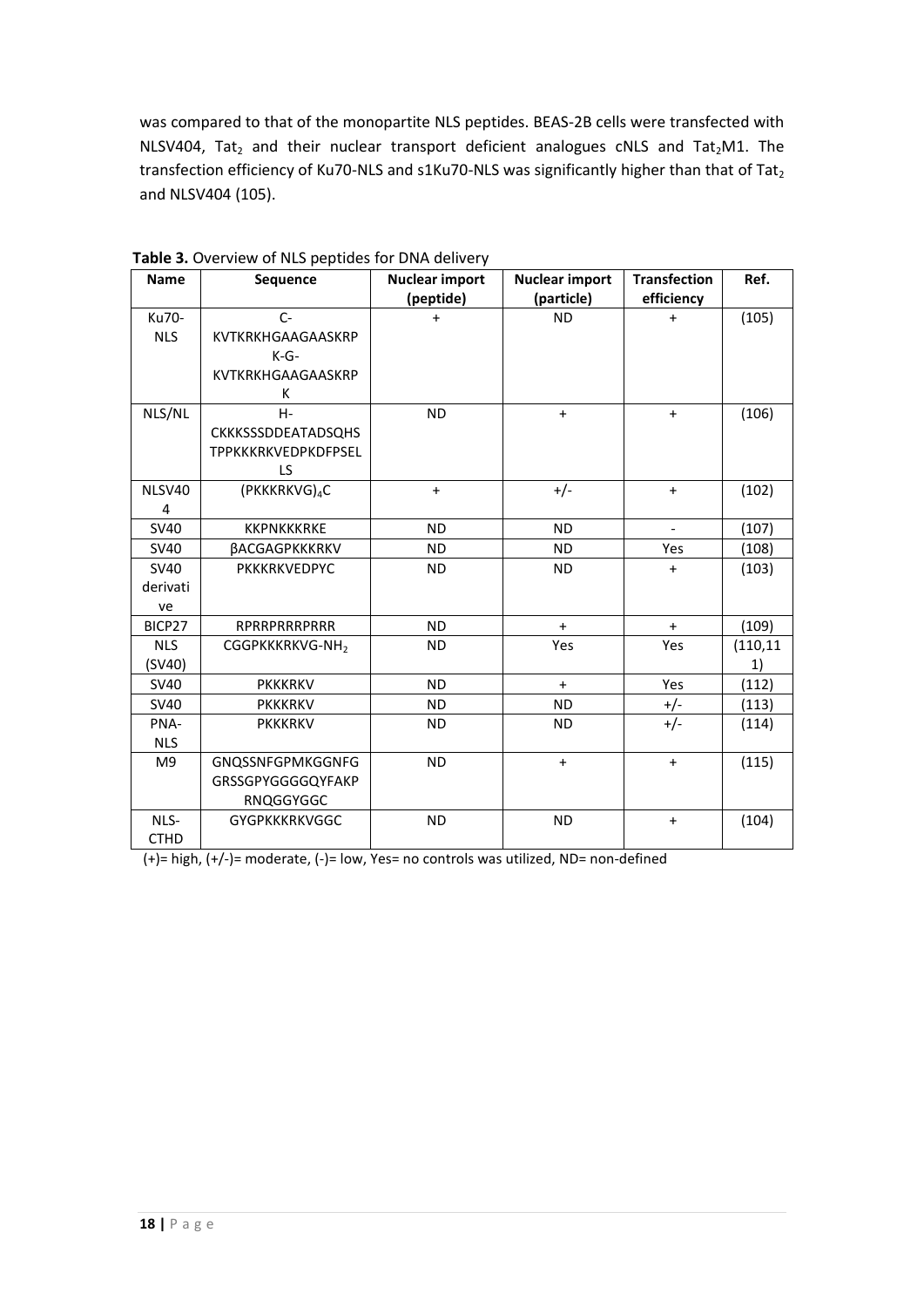## **Discussion**

DNA condensing peptides, cell-penetrating peptides (CPP) and nuclear localization signal (NLS) peptides were evaluated on their functionality, in order to select the ones which can be successfully used as carriers for nucleic acid delivery.

DNA condensing peptides were evaluated on DNA condensation and protection. From a total of about 80 synthetic and natural peptides, 23 were evaluated as best scoring. These peptides displayed the ability to tightly condense and fully protect plasmid DNA at low peptide/DNA ratio units (Table 1). The synthetic peptides R15 (44), pR6, pK6 and pK12 (53) could also mediate *in vitro* DNA delivery. However, the majority (82%) was unable to deliver DNA into cells. With the assistance of delivery systems or lysosomotropic agents, several peptides could induce membrane translocation and delivery of their DNA cargo into the target cell.

CPPs were evaluated on quantitative cellular uptake and on transfection efficiency. The ability of a total of 27 peptides to mediate cellular uptake and transfection of their nucleic acid cargo was compared to the respective controls, utilized in the *in vitro* experiments (Table 2). The comparison revealed that the transfection efficiency of the majority of the peptides was similar to that of the respective controls. However, there were several peptides which exhibited higher, but non-significant, transfection efficiency: ppTG1, ppTG20 (74), MPG (81), LAH4 (82) and Vpr(55-91) (83), all implicated in pDNA delivery. Merely 2 peptides, R15 (44) and Pep-3 (84), implicated in pDNA and PNA delivery respectively, displayed significantly higher transfection efficiency as compared to that of commercially available transfection reagents. Moreover, 30 additional CPPs were able to enter target cells. However, they were not tested for DNA delivery (Table 5).

NLS peptides were evaluated on nuclear import and transfection efficiency. The number of the NLS peptides that could mediate nuclear import of their DNA cargo was relatively small (Table 3). Ku70-NLS (105) and NLSV404 (102), in particular, were the only evaluated NLS peptides which displayed significantly higher transfection efficiency than that of nuclear transport deficient NLS peptides. In addition, there were peptides which were localized in the nucleus but they were not tested for nuclear delivery of DNA (Table 6).

In conclusion, there were peptides of each category which could efficiently function. However, only several peptides showed encouraging *in vitro* results concerning their ability to mediate nucleic acid delivery alone. These peptides mainly belong to the CPP category, since DNA condensing and NLS peptides need the assistance of delivery systems in order to be internalized and deliver DNA cargo into cells. The *in vivo* testing of these CPPs is essential for their potential use as carriers for nucleic acid delivery in patients. However, only a minority has been tested *in vivo* including R15 (85), ppTG1, ppTG20 (74), MPG-8 (77) and rPOA (93). R15 (85) and rPOA (93), showed significantly higher transfection efficiency, upon administration to mice, as compared to that of controls and naked siRNA respectively. Unfortunately, none of these peptides has reached clinical application. A single peptide as a carrier for nucleic acid delivery has not yet been proved to be successful and it becomes evident that the integration of different functionalities into one particle is essential.

An alternative approach for the utilization of peptides in nucleic acid delivery is their combination with delivery systems. Peptides of every peptide category have been coupled to a variety of carriers. For instance, octaarginine (R8) and octalysine (K8) have been coupled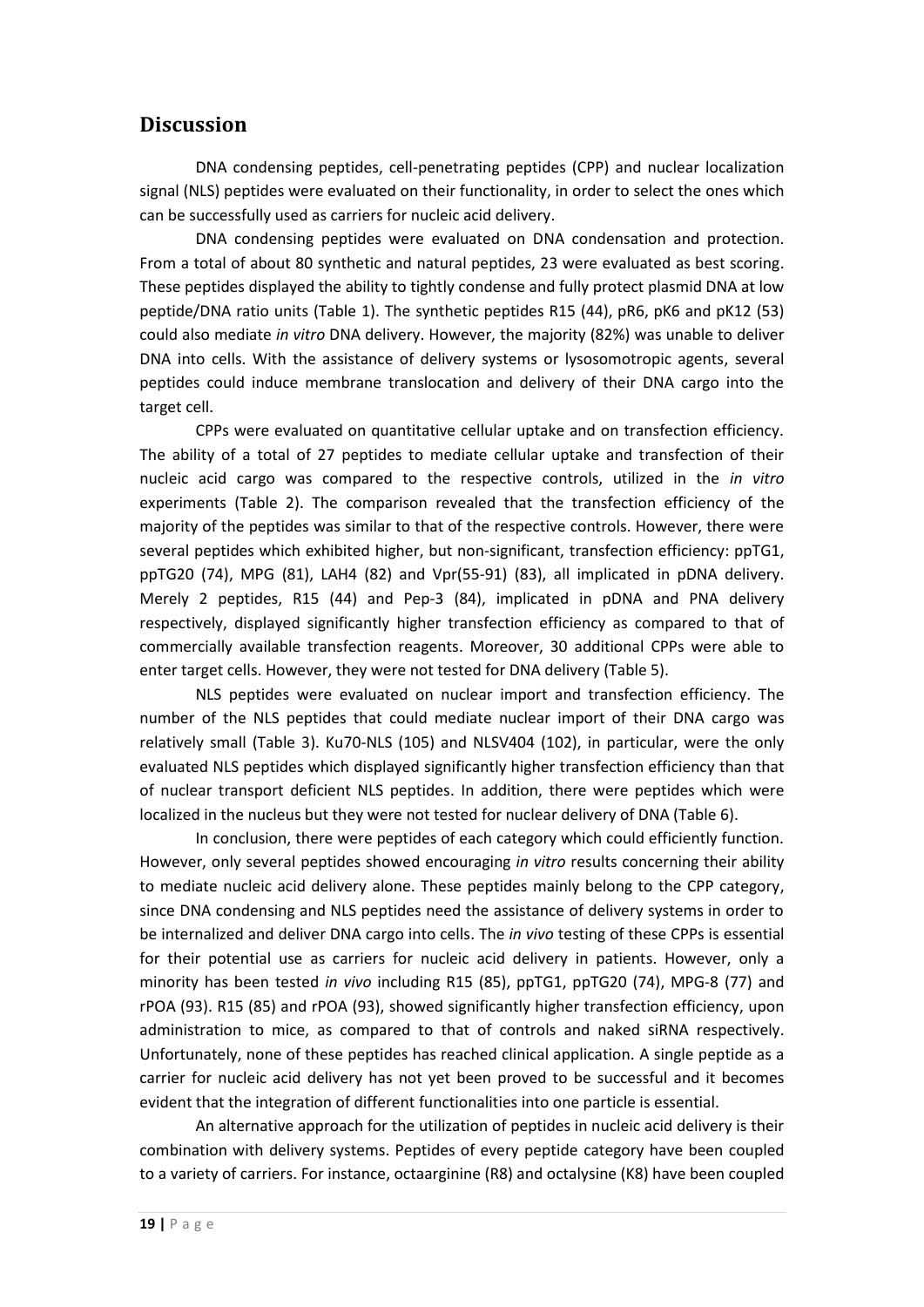to liposomes (116,117), while SV40 has been coupled to PEG/PEI conjugates (118). However, CPPs were the most frequently studied peptide category. Especially peptide Tat has been extensively studied *in vitro*, as it has been coupled to many different delivery systems in order to facilitate their delivery. These systems include liposomes (119-122), micelles (123), gold particles (124,125), PEG-PEI conjugates (60,126) and quantum dots (127). Even though several of these delivery systems have been tested *in vivo* (128,129), none of them has been in clinical studies yet. Taken together, there is a need for an alternative, effective strategy, which will potentially provide efficient peptide-based nucleic acid carriers.

Rational design is the principal strategy for the production of peptide-based gene carriers. It is focused on the optimization of distinct steps of the process of cellular entry, however, without analyzing the influence that this optimization might have on other steps of this process. For instance, when the stability of a vector in the extracellular environment is optimized, the possible effect of this optimization on its dissociation inside the target cells is not considered. In order to avoid such problems, the utilization of a random but integrative approach which describes the correlation between the intracellular barriers and the effect of the characteristics of vectors on those barriers is necessary (130).

The fusion of a variety of single functional peptides for the production of recombinant polypeptides constitutes a possible approach. For example, a DNA condensing peptide, two CPPs and a NLS peptide were combined in order to design a novel biopolymer, which could condense pDNA, induce membrane translocation and deliver its cargo into the nucleus of target cells (131). The design and production of such polypeptides can be achieved through the concept of directed evolution.

The directed evolution strategy concerns the selection of polypeptides, with functional characteristics, ideal for efficient gene transfer. Firstly, a collection of variable functional peptides has to be fused in different combinations in order to construct a gene library which encodes for multifunctional recombinant polypeptides. The polypeptides can be recombinantly expressed, purified and subsequently selected after high-throughput screening. The most functional and efficient polypeptides can be finally obtained after several cycles of high-throughput screening. In conclusion, the key feature which makes this approach advantageous is its random, combinatorial nature.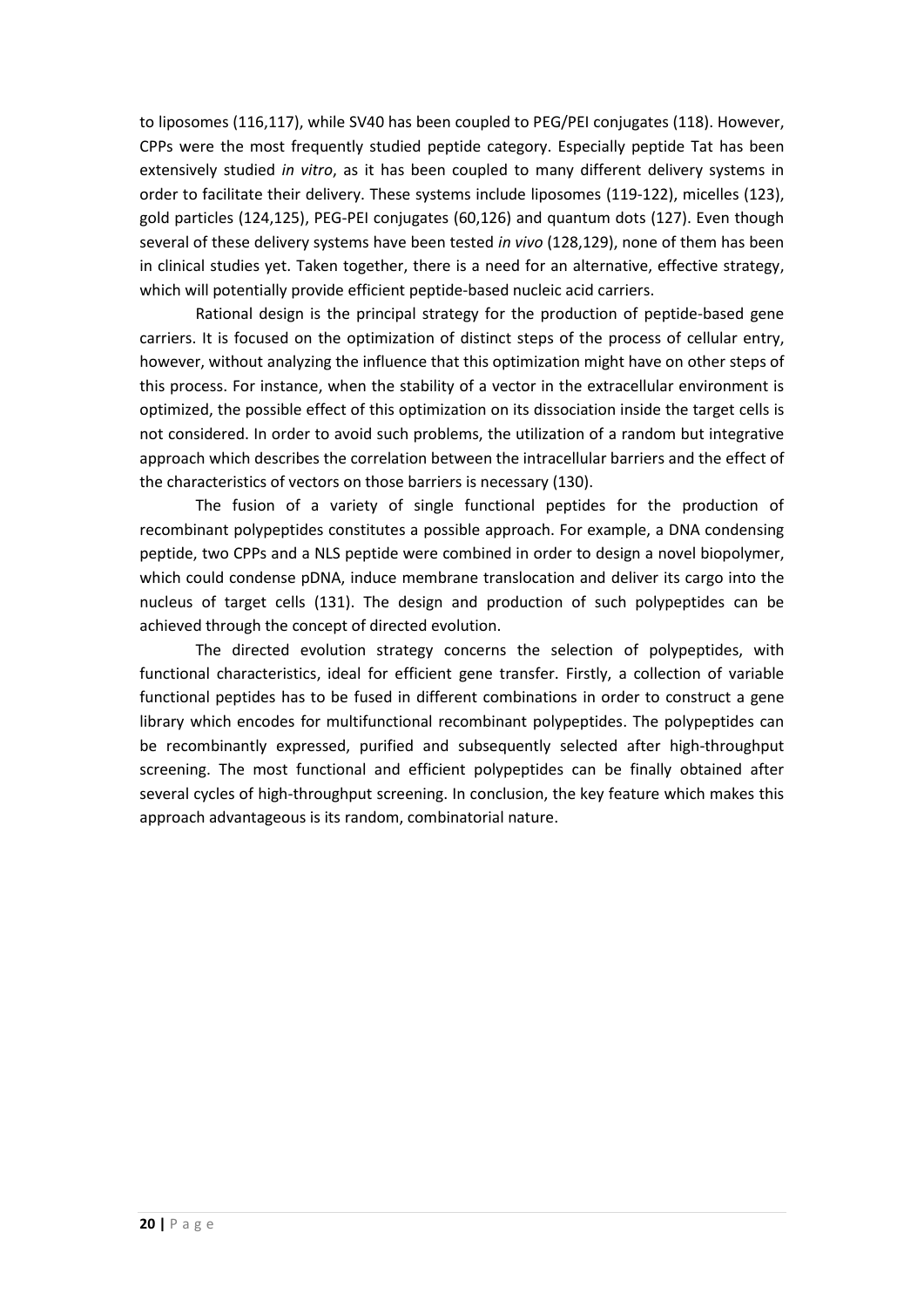## **Conclusion**

Even though the number of functional DNA condensing, cell-penetrating and nuclear localization signal peptides is relatively big, there were only several peptides able to efficiently mediate delivery of nucleic acids *in vitro*. In addition, a small number of CPPs was tested *in vivo*, but without reaching clinical application. Even the coupling of these peptides to different delivery systems, have not offered an efficient gene carrier yet. As a result, there is a need for an alternative approach. Taking advantage of the concept of directed evolution, it is possible to combine single peptides in order to design and select functional and efficient recombinant polypeptides, which can be potentially used in nucleic acid delivery.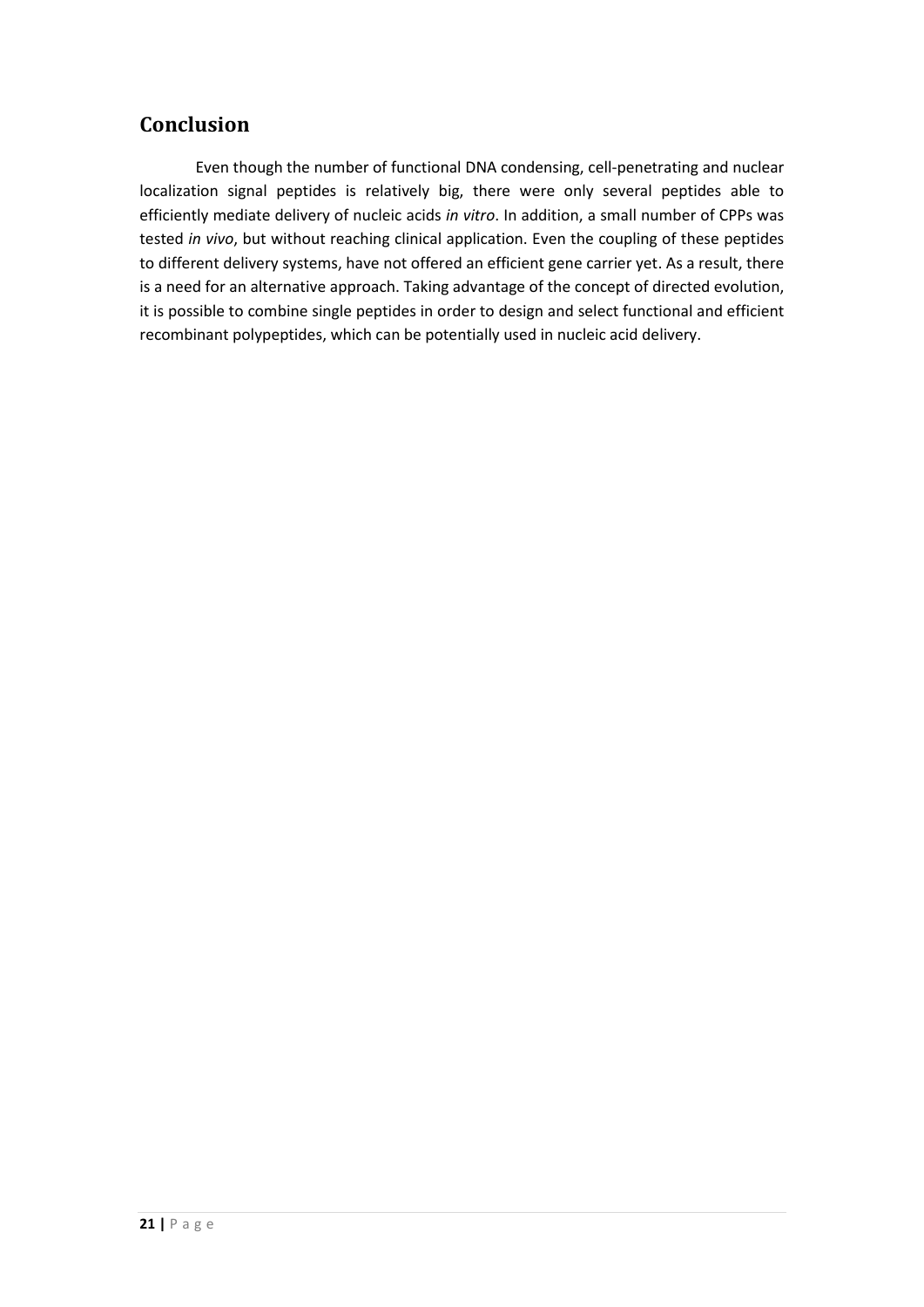## **References**

(1) Mulligan RC. The basic science of gene therapy. Science 1993 May 14;260(5110):926-932.

(2) Itaka K, Kataoka K. Recent development of nonviral gene delivery systems with virus-like structures and mechanisms. Eur J Pharm Biopharm 2009 Mar;71(3):475-483.

(3) Pack DW, Hoffman AS, Pun S, Stayton PS. Design and development of polymers for gene delivery. Nat Rev Drug Discov 2005 Jul;4(7):581-593.

(4) Ferrari S, Geddes DM, Alton EW. Barriers to and new approaches for gene therapy and gene delivery in cystic fibrosis. Adv Drug Deliv Rev 2002 Dec 5;54(11):1373-1393.

(5) van Deutekom JC, van Ommen GJ. Advances in Duchenne muscular dystrophy gene therapy. Nat Rev Genet 2003 Oct;4(10):774-783.

(6) Dzau VJ, Beatt K, Pompilio G, Smith K. Current perceptions of cardiovascular gene therapy. Am J Cardiol 2003 Nov 7;92(9B):18N-23N.

(7) Taniyama Y, Azuma J, Kunugiza Y, Iekushi K, Rakugi H, Morishita R. Therapeutic Option of Plasmid-DNA Based Gene Transfer. Curr Top Med Chem 2012 Aug 1;12(15):1630-1637.

(8) Shimamura M, Sato N, Nakagami H, Taniyama Y, Morishita R. Development of nucleic Acid drugs for neurological disorders. Curr Top Med Chem 2012 Aug 1;12(15):1621-1629.

(9) Bunnell BA, Morgan RA. Gene therapy for infectious diseases. Clin Microbiol Rev 1998 Jan;11(1):42-56.

(10) Branski LK, Pereira CT, Herndon DN, Jeschke MG. Gene therapy in wound healing: present status and future directions. Gene Ther 2007 Jan;14(1):1-10.

(11) Winn SR, Hu Y, Sfeir C, Hollinger JO. Gene therapy approaches for modulating bone regeneration. Adv Drug Deliv Rev 2000 Aug 20;42(1-2):121-138.

(12) Baltzer AW, Lieberman JR. Regional gene therapy to enhance bone repair. Gene Ther 2004 Feb;11(4):344-350.

(13) McNeish IA, Bell SJ, Lemoine NR. Gene therapy progress and prospects: cancer gene therapy using tumour suppressor genes. Gene Ther 2004 Mar;11(6):497-503.

(14) Seth S, Johns R, Templin MV. Delivery and biodistribution of siRNA for cancer therapy: challenges and future prospects. Ther Deliv 2012 Feb;3(2):245-261.

(15) Blaese RM, Culver KW, Miller AD, Carter CS, Fleisher T, Clerici M, et al. T lymphocyte-directed gene therapy for ADA- SCID: initial trial results after 4 years. Science 1995 Oct 20;270(5235):475-480.

(16) Cavazzana-Calvo M, Hacein-Bey S, de Saint Basile G, Gross F, Yvon E, Nusbaum P, et al. Gene therapy of human severe combined immunodeficiency (SCID)-X1 disease. Science 2000 Apr 28;288(5466):669-672.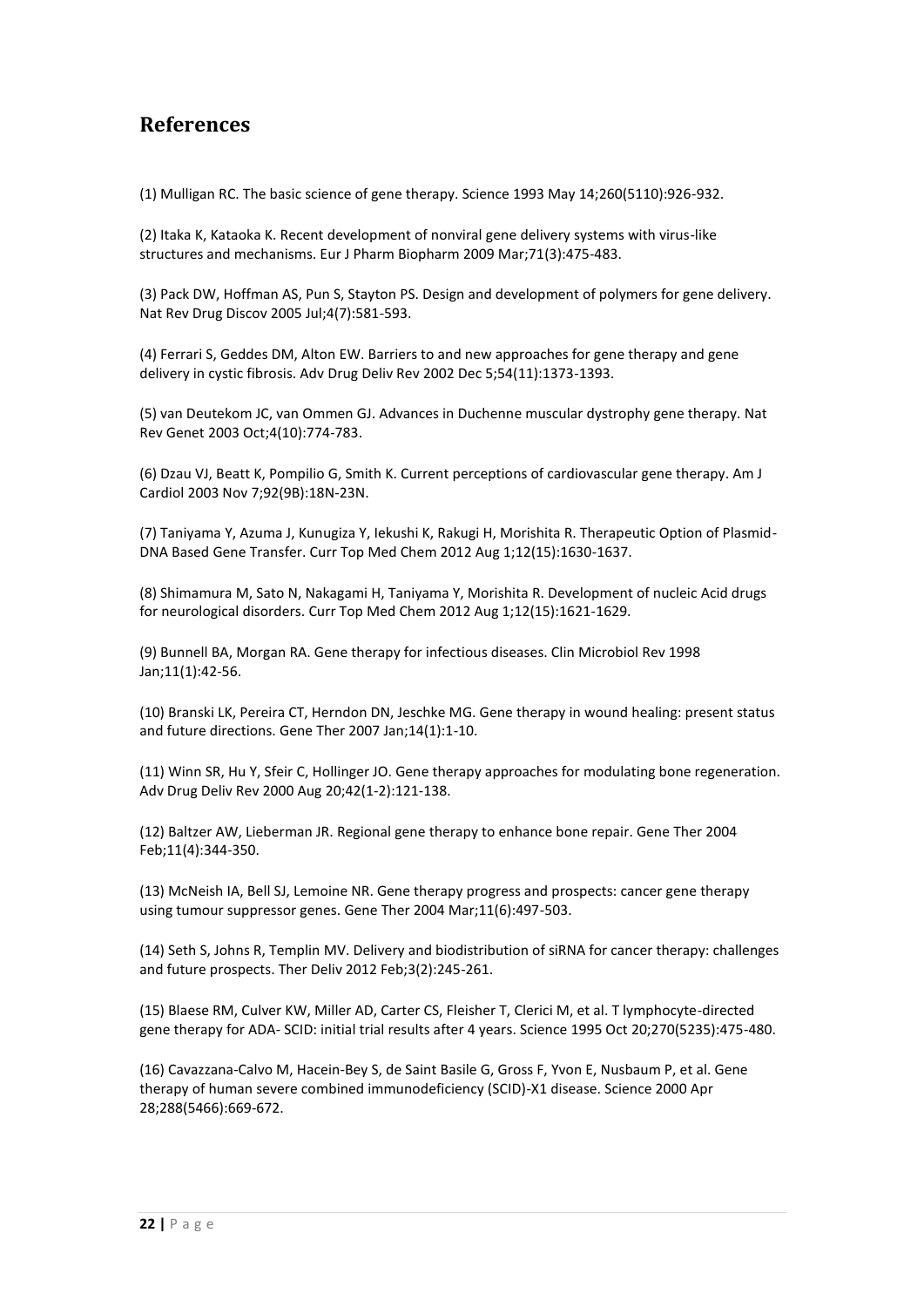(17) Kay MA, Manno CS, Ragni MV, Larson PJ, Couto LB, McClelland A, et al. Evidence for gene transfer and expression of factor IX in haemophilia B patients treated with an AAV vector. Nat Genet 2000 Mar;24(3):257-261.

(18) Khuri FR, Nemunaitis J, Ganly I, Arseneau J, Tannock IF, Romel L, et al. a controlled trial of intratumoral ONYX-015, a selectively-replicating adenovirus, in combination with cisplatin and 5 fluorouracil in patients with recurrent head and neck cancer. Nat Med 2000 Aug;6(8):879-885.

(19) Burnett JR, Hooper AJ. Alipogene tiparvovec, an adeno-associated virus encoding the Ser(447)X variant of the human lipoprotein lipase gene for the treatment of patients with lipoprotein lipase deficiency. Curr Opin Mol Ther 2009 Dec;11(6):681-691.

(20) Miller N. Glybera and the future of gene therapy in the European Union. Nat Rev Drug Discov 2012 May;11(5):419.

(21) Lehto T, Ezzat K, Langel U. Peptide nanoparticles for oligonucleotide delivery. Prog Mol Biol Transl Sci 2011;104:397-426.

(22) Margus H, Padari K, Pooga M. Cell-penetrating peptides as versatile vehicles for oligonucleotide delivery. Mol Ther 2012 Mar;20(3):525-533.

(23) Mann A, Thakur G, Shukla V, Ganguli M. Peptides in DNA delivery: current insights and future directions. Drug Discov Today 2008 Feb;13(3-4):152-160.

(24) McCarthy HO, Wang Y, Mangipudi SS, Hatefi A. Advances with the use of bio-inspired vectors towards creation of artificial viruses. Expert Opin Drug Deliv 2010 Apr;7(4):497-512.

(25) Thomas CE, Ehrhardt A, Kay MA. Progress and problems with the use of viral vectors for gene therapy. Nat Rev Genet 2003 May;4(5):346-358.

(26) Jackson DA, Juranek S, Lipps HJ. Designing nonviral vectors for efficient gene transfer and longterm gene expression. Mol Ther 2006 Nov;14(5):613-626.

(27) Louise C. Nonviral vectors. Methods Mol Biol 2006;333:201-226.

(28) Martin ME, Rice KG. Peptide-guided gene delivery. AAPS J 2007 Feb 9;9(1):E18-29.

(29) Mastrobattista E, van der Aa MA, Hennink WE, Crommelin DJ. Artificial viruses: a nanotechnological approach to gene delivery. Nat Rev Drug Discov 2006 Feb;5(2):115-121.

(30) Khalil IA, Kogure K, Akita H, Harashima H. Uptake pathways and subsequent intracellular trafficking in nonviral gene delivery. Pharmacol Rev 2006 Mar;58(1):32-45.

(31) Wagstaff KM, Jans DA. Nucleocytoplasmic transport of DNA: enhancing non-viral gene transfer. Biochem J 2007 Sep 1;406(2):185-202.

(32) Rejman J, Oberle V, Zuhorn IS, Hoekstra D. Size-dependent internalization of particles via the pathways of clathrin- and caveolae-mediated endocytosis. Biochem J 2004 Jan 1;377(Pt 1):159-169.

(33) Read ML, Logan A, Seymour LW. Barriers to Gene Delivery Using Synthetic Vectors. Adv Genet 2005;53PA:19-46.

(34) Merdan T, Kopecek J, Kissel T. Prospects for cationic polymers in gene and oligonucleotide therapy against cancer. Adv Drug Deliv Rev 2002 Sep 13;54(5):715-758.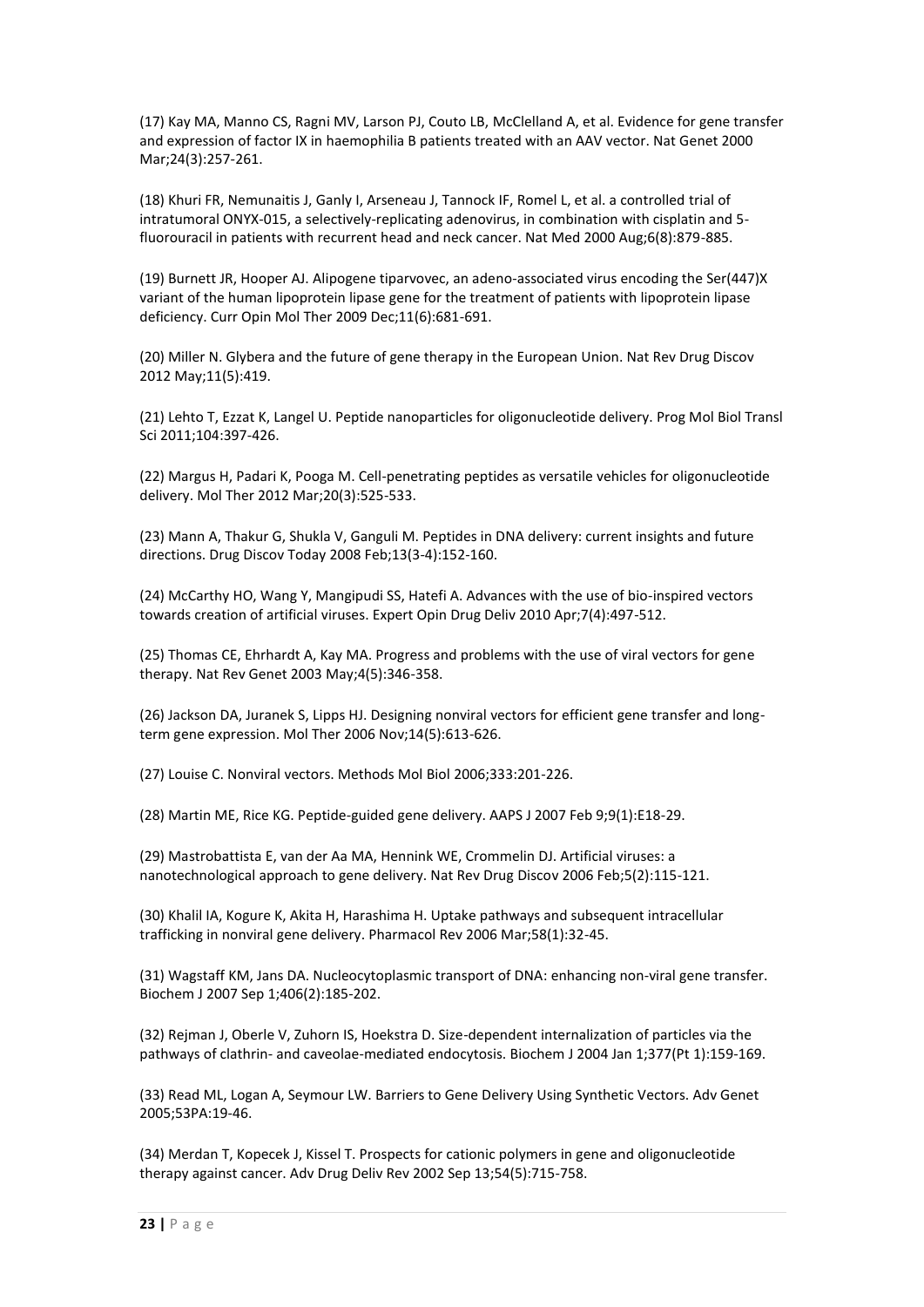(35) Dauty E, Verkman AS. Actin cytoskeleton as the principal determinant of size-dependent DNA mobility in cytoplasm: a new barrier for non-viral gene delivery. J Biol Chem 2005 Mar 4;280(9):7823- 7828.

(36) Bolhassani A. Potential efficacy of cell-penetrating peptides for nucleic acid and drug delivery in cancer. Biochim Biophys Acta 2011 Dec;1816(2):232-246.

(37) Saccardo P, Villaverde A, Gonzalez-Montalban N. Peptide-mediated DNA condensation for nonviral gene therapy. Biotechnol Adv 2009 Jul-Aug;27(4):432-438.

(38) Futaki S, Suzuki T, Ohashi W, Yagami T, Tanaka S, Ueda K, et al. Arginine-rich peptides. An abundant source of membrane-permeable peptides having potential as carriers for intracellular protein delivery. J Biol Chem 2001 Feb 23;276(8):5836-5840.

(39) Schwartz B, Ivanov MA, Pitard B, Escriou V, Rangara R, Byk G, et al. Synthetic DNA-compacting peptides derived from human sequence enhance cationic lipid-mediated gene transfer in vitro and in vivo. Gene Ther 1999 Feb;6(2):282-292.

(40) Watanabe K, Harada-Shiba M, Suzuki A, Gokuden R, Kurihara R, Sugao Y, et al. In vivo siRNA delivery with dendritic poly(L-lysine) for the treatment of hypercholesterolemia. Mol Biosyst 2009 Nov;5(11):1306-1310.

(41) Aris A, Villaverde A. Modular protein engineering for non-viral gene therapy. Trends Biotechnol 2004 Jul;22(7):371-377.

(42) Adami RC, Collard WT, Gupta SA, Kwok KY, Bonadio J, Rice KG. Stability of peptide-condensed plasmid DNA formulations. J Pharm Sci 1998 Jun;87(6):678-683.

(43) Wadhwa MS, Collard WT, Adami RC, McKenzie DL, Rice KG. Peptide-mediated gene delivery: influence of peptide structure on gene expression. Bioconjug Chem 1997 Jan-Feb;8(1):81-88.

(44) Kim HH, Lee WS, Yang JM, Shin S. Basic peptide system for efficient delivery of foreign genes. Biochim Biophys Acta 2003 May 12;1640(2-3):129-136.

(45) Plank C, Tang MX, Wolfe AR, Szoka FC,Jr. Branched cationic peptides for gene delivery: role of type and number of cationic residues in formation and in vitro activity of DNA polyplexes. Hum Gene Ther 1999 Jan 20;10(2):319-332.

(46) McKenzie DL, Smiley E, Kwok KY, Rice KG. Low molecular weight disulfide cross-linking peptides as nonviral gene delivery carriers. Bioconjug Chem 2000 Nov-Dec;11(6):901-909.

(47) Bottger M, von Mickwitz CU, Scherneck S, Lindigkeit R. Interaction of histone H1 with superhelical DNA. Conformational studies and influence of ionic strength. Mol Biol Rep 1984 Jul;10(1):3-8.

(48) Vaysse L, Arveiler B. Transfection using synthetic peptides: comparison of three DNA-compacting peptides and effect of centrifugation. Biochim Biophys Acta 2000 Apr 6;1474(2):244-250.

(49) Kharidia R, Friedman KA, Liang JF. Improved gene expression using low molecular weight peptides produced from protamine sulfate. Biochemistry (Mosc) 2008 Oct;73(10):1162-1168.

(50) Fortunati E, Ehlert E, van Loo ND, Wyman C, Eble JA, Grosveld F, et al. A multi-domain protein for beta1 integrin-targeted DNA delivery. Gene Ther 2000 Sep;7(17):1505-1515.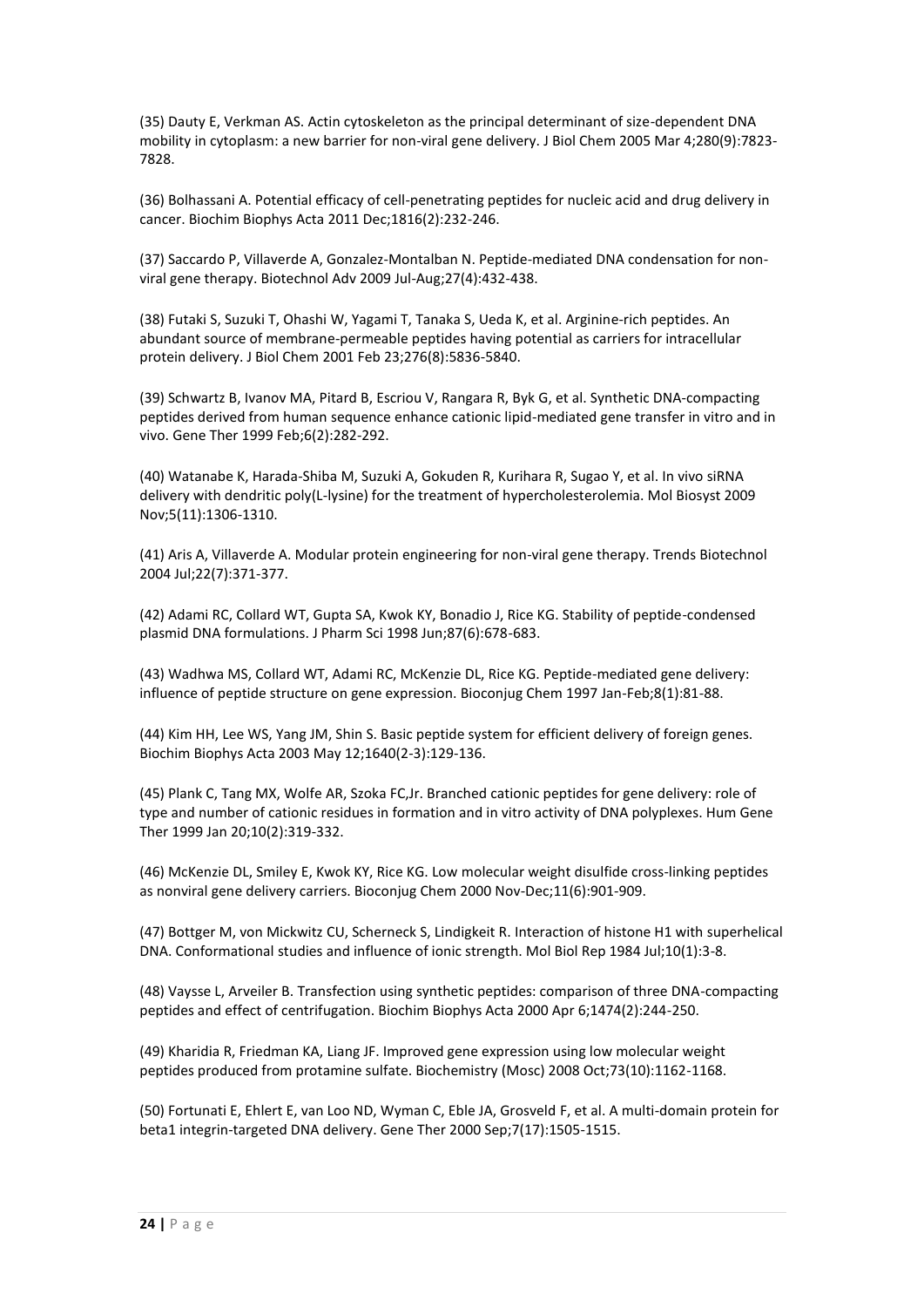(51) Tecle M, Preuss M, Miller AD. Kinetic study of DNA condensation by cationic peptides used in nonviral gene therapy: analogy of DNA condensation to protein folding. Biochemistry 2003 Sep 9;42(35):10343-10347.

(52) Murray KD, Etheridge CJ, Shah SI, Matthews DA, Russell W, Gurling HM, et al. Enhanced cationic liposome-mediated transfection using the DNA-binding peptide mu (mu) from the adenovirus core. Gene Ther 2001 Mar;8(6):453-460.

(53) Kiselev A, Egorova A, Laukkanen A, Baranov V, Urtti A. Characterization of reducible peptide oligomers as carriers for gene delivery. Int J Pharm 2012 Oct 23.

(54) McKenzie DL, Kwok KY, Rice KG. A potent new class of reductively activated peptide gene delivery agents. J Biol Chem 2000 Apr 7;275(14):9970-9977.

(55) Ryu DW, Kim HA, Song H, Kim S, Lee M. Amphiphilic peptides with arginines and valines for the delivery of plasmid DNA. J Cell Biochem 2011 May;112(5):1458-1466.

(56) McKenzie DL, Collard WT, Rice KG. Comparative gene transfer efficiency of low molecular weight polylysine DNA-condensing peptides. J Pept Res 1999 Oct;54(4):311-318.

(57) Varkouhi AK, Scholte M, Storm G, Haisma HJ. Endosomal escape pathways for delivery of biologicals. J Control Release 2011 May 10;151(3):220-228.

(58) Koren E, Torchilin VP. Cell-penetrating peptides: breaking through to the other side. Trends Mol Med 2012 Jul;18(7):385-393.

(59) Andaloussi SE, Lehto T, Lundin P, Langel U. Application of PepFect peptides for the delivery of splice-correcting oligonucleotides. Methods Mol Biol 2011;683:361-373.

(60) Kleemann E, Neu M, Jekel N, Fink L, Schmehl T, Gessler T, et al. Nano-carriers for DNA delivery to the lung based upon a TAT-derived peptide covalently coupled to PEG-PEI. J Control Release 2005 Dec 5;109(1-3):299-316.

(61) Foged C, Nielsen HM. Cell-penetrating peptides for drug delivery across membrane barriers. Expert Opin Drug Deliv 2008 Jan;5(1):105-117.

(62) Sawant R, Torchilin V. Intracellular transduction using cell-penetrating peptides. Mol Biosyst 2010 Apr;6(4):628-640.

(63) Madani F, Lindberg S, Langel U, Futaki S, Graslund A. Mechanisms of cellular uptake of cellpenetrating peptides. J Biophys 2011;2011:414729.

(64) Midoux P, Pichon C, Yaouanc JJ, Jaffres PA. Chemical vectors for gene delivery: a current review on polymers, peptides and lipids containing histidine or imidazole as nucleic acids carriers. Br J Pharmacol 2009 May;157(2):166-178.

(65) Deshayes S, Morris MC, Divita G, Heitz F. Cell-penetrating peptides: tools for intracellular delivery of therapeutics. Cell Mol Life Sci 2005 Aug;62(16):1839-1849.

(66) Laufer SD, Restle T. Peptide-mediated cellular delivery of oligonucleotide-based therapeutics in vitro: quantitative evaluation of overall efficacy employing easy to handle reporter systems. Curr Pharm Des 2008;14(34):3637-3655.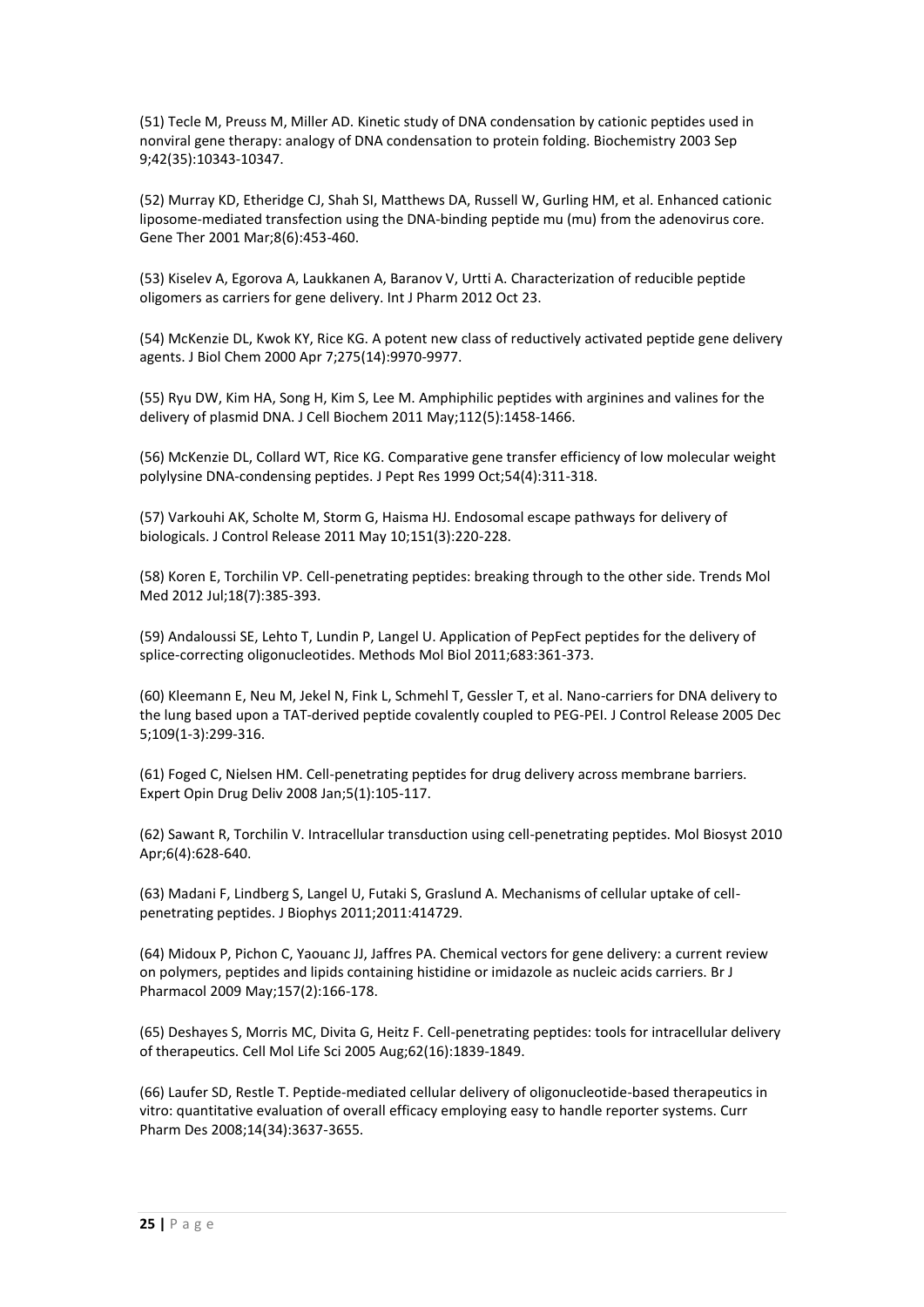(67) Wyman TB, Nicol F, Zelphati O, Scaria PV, Plank C, Szoka FC,Jr. Design, synthesis, and characterization of a cationic peptide that binds to nucleic acids and permeabilizes bilayers. Biochemistry 1997 Mar 11;36(10):3008-3017.

(68) Fominaya J, Gasset M, Garcia R, Roncal F, Albar JP, Bernad A. An optimized amphiphilic cationic peptide as an efficient non-viral gene delivery vector. J Gene Med 2000 Nov-Dec;2(6):455-464.

(69) Fang B, Guo HY, Zhang M, Jiang L, Ren FZ. The six amino acid antimicrobial peptide bLFcin(6) penetrates cells and delivers siRNA. FEBS J 2012 Dec 14.

(70) El-Andaloussi S, Johansson HJ, Holm T, Langel U. A novel cell-penetrating peptide, M918, for efficient delivery of proteins and peptide nucleic acids. Mol Ther 2007 Oct;15(10):1820-1826.

(71) Rudolph C, Plank C, Lausier J, Schillinger U, Muller RH, Rosenecker J. Oligomers of the argininerich motif of the HIV-1 TAT protein are capable of transferring plasmid DNA into cells. J Biol Chem 2003 Mar 28;278(13):11411-11418.

(72) Chiu YL, Ali A, Chu CY, Cao H, Rana TM. Visualizing a correlation between siRNA localization, cellular uptake, and RNAi in living cells. Chem Biol 2004 Aug;11(8):1165-1175.

(73) El-Andaloussi S, Johansson HJ, Lundberg P, Langel U. Induction of splice correction by cellpenetrating peptide nucleic acids. J Gene Med 2006 Oct;8(10):1262-1273.

(74) Rittner K, Benavente A, Bompard-Sorlet A, Heitz F, Divita G, Brasseur R, et al. New basic membrane-destabilizing peptides for plasmid-based gene delivery in vitro and in vivo. Mol Ther 2002 Feb;5(2):104-114.

(75) Turner JJ, Ivanova GD, Verbeure B, Williams D, Arzumanov AA, Abes S, et al. Cell-penetrating peptide conjugates of peptide nucleic acids (PNA) as inhibitors of HIV-1 Tat-dependent transactivation in cells. Nucleic Acids Res 2005 Nov 30;33(21):6837-6849.

(76) Crombez L, Aldrian-Herrada G, Konate K, Nguyen QN, McMaster GK, Brasseur R, et al. A new potent secondary amphipathic cell-penetrating peptide for siRNA delivery into mammalian cells. Mol Ther 2009 Jan;17(1):95-103.

(77) Crombez L, Morris MC, Dufort S, Aldrian-Herrada G, Nguyen Q, Mc Master G, et al. Targeting cyclin B1 through peptide-based delivery of siRNA prevents tumour growth. Nucleic Acids Res 2009 Aug;37(14):4559-4569.

(78) Mason AJ, Leborgne C, Moulay G, Martinez A, Danos O, Bechinger B, et al. Optimising histidine rich peptides for efficient DNA delivery in the presence of serum. J Control Release 2007 Mar 12;118(1):95-104.

(79) Johnson LN, Cashman SM, Kumar-Singh R. Cell-penetrating peptide for enhanced delivery of nucleic acids and drugs to ocular tissues including retina and cornea. Mol Ther 2008 Jan;16(1):107- 114.

(80) Pichon C, Roufai MB, Monsigny M, Midoux P. Histidylated oligolysines increase the transmembrane passage and the biological activity of antisense oligonucleotides. Nucleic Acids Res 2000 Jan 15;28(2):504-512.

(81) Morris MC, Chaloin L, Mery J, Heitz F, Divita G. A novel potent strategy for gene delivery using a single peptide vector as a carrier. Nucleic Acids Res 1999 Sep 1;27(17):3510-3517.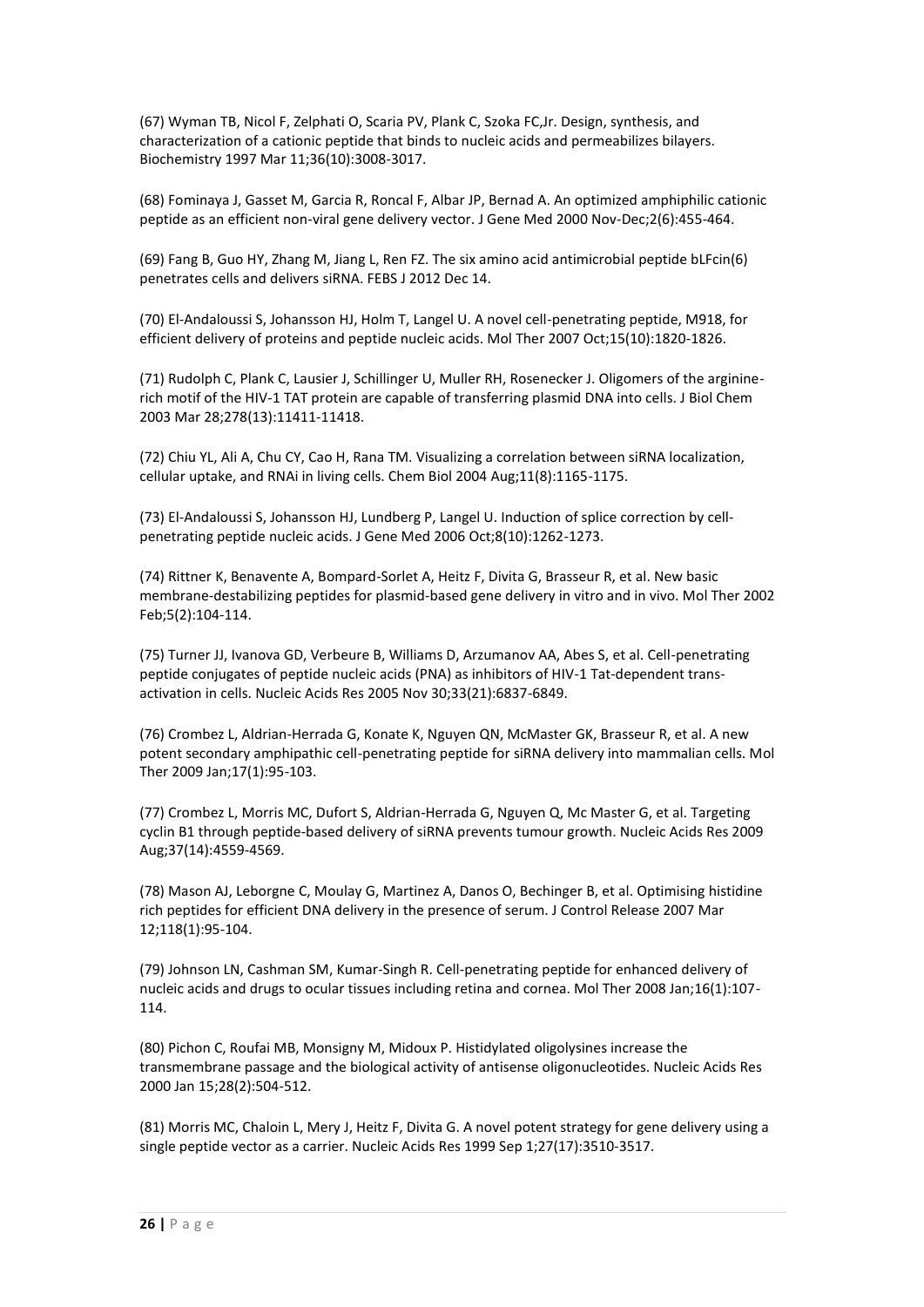(82) Kichler A, Leborgne C, Marz J, Danos O, Bechinger B. Histidine-rich amphipathic peptide antibiotics promote efficient delivery of DNA into mammalian cells. Proc Natl Acad Sci U S A 2003 Feb 18;100(4):1564-1568.

(83) Coeytaux E, Coulaud D, Le Cam E, Danos O, Kichler A. The cationic amphipathic alpha-helix of HIV-1 viral protein R (Vpr) binds to nucleic acids, permeabilizes membranes, and efficiently transfects cells. J Biol Chem 2003 May 16;278(20):18110-18116.

(84) Morris MC, Gros E, Aldrian-Herrada G, Choob M, Archdeacon J, Heitz F, et al. A non-covalent peptide-based carrier for in vivo delivery of DNA mimics. Nucleic Acids Res 2007;35(7):e49.

(85) Kim HH, Choi HS, Yang JM, Shin S. Characterization of gene delivery in vitro and in vivo by the arginine peptide system. Int J Pharm 2007 Apr 20;335(1-2):70-78.

(86) Soundara Manickam D, Bisht HS, Wan L, Mao G, Oupicky D. Influence of TAT-peptide polymerization on properties and transfection activity of TAT/DNA polyplexes. J Control Release 2005 Jan 20;102(1):293-306.

(87) Lo SL, Wang S. An endosomolytic Tat peptide produced by incorporation of histidine and cysteine residues as a nonviral vector for DNA transfection. Biomaterials 2008 May;29(15):2408-2414.

(88) Liu Z, Li M, Cui D, Fei J. Macro-branched cell-penetrating peptide design for gene delivery. J Control Release 2005 Feb 16;102(3):699-710.

(89) Lundberg P, El-Andaloussi S, Sutlu T, Johansson H, Langel U. Delivery of short interfering RNA using endosomolytic cell-penetrating peptides. FASEB J 2007 Sep;21(11):2664-2671.

(90) Simeoni F, Morris MC, Heitz F, Divita G. Insight into the mechanism of the peptide-based gene delivery system MPG: implications for delivery of siRNA into mammalian cells. Nucleic Acids Res 2003 Jun 1;31(11):2717-2724.

(91) Veldhoen S, Laufer SD, Trampe A, Restle T. Cellular delivery of small interfering RNA by a noncovalently attached cell-penetrating peptide: quantitative analysis of uptake and biological effect. Nucleic Acids Res 2006;34(22):6561-6573.

(92) Davidson TJ, Harel S, Arboleda VA, Prunell GF, Shelanski ML, Greene LA, et al. Highly efficient small interfering RNA delivery to primary mammalian neurons induces MicroRNA-like effects before mRNA degradation. J Neurosci 2004 Nov 10;24(45):10040-10046.

(93) Won YW, Yoon SM, Lee KM, Kim YH. Poly(oligo-D-arginine) with internal disulfide linkages as a cytoplasm-sensitive carrier for siRNA delivery. Mol Ther 2011 Feb;19(2):372-380.

(94) Wolf Y, Pritz S, Abes S, Bienert M, Lebleu B, Oehlke J. Structural requirements for cellular uptake and antisense activity of peptide nucleic acids conjugated with various peptides. Biochemistry 2006 Dec 19;45(50):14944-14954.

(95) Cartier R, Reszka R. Utilization of synthetic peptides containing nuclear localization signals for nonviral gene transfer systems. Gene Ther 2002 Feb;9(3):157-167.

(96) Escriou V, Carriere M, Scherman D, Wils P. NLS bioconjugates for targeting therapeutic genes to the nucleus. Adv Drug Deliv Rev 2003 Feb 10;55(2):295-306.

(97) van der Aa MA, Mastrobattista E, Oosting RS, Hennink WE, Koning GA, Crommelin DJ. The nuclear pore complex: the gateway to successful nonviral gene delivery. Pharm Res 2006 Mar;23(3):447-459.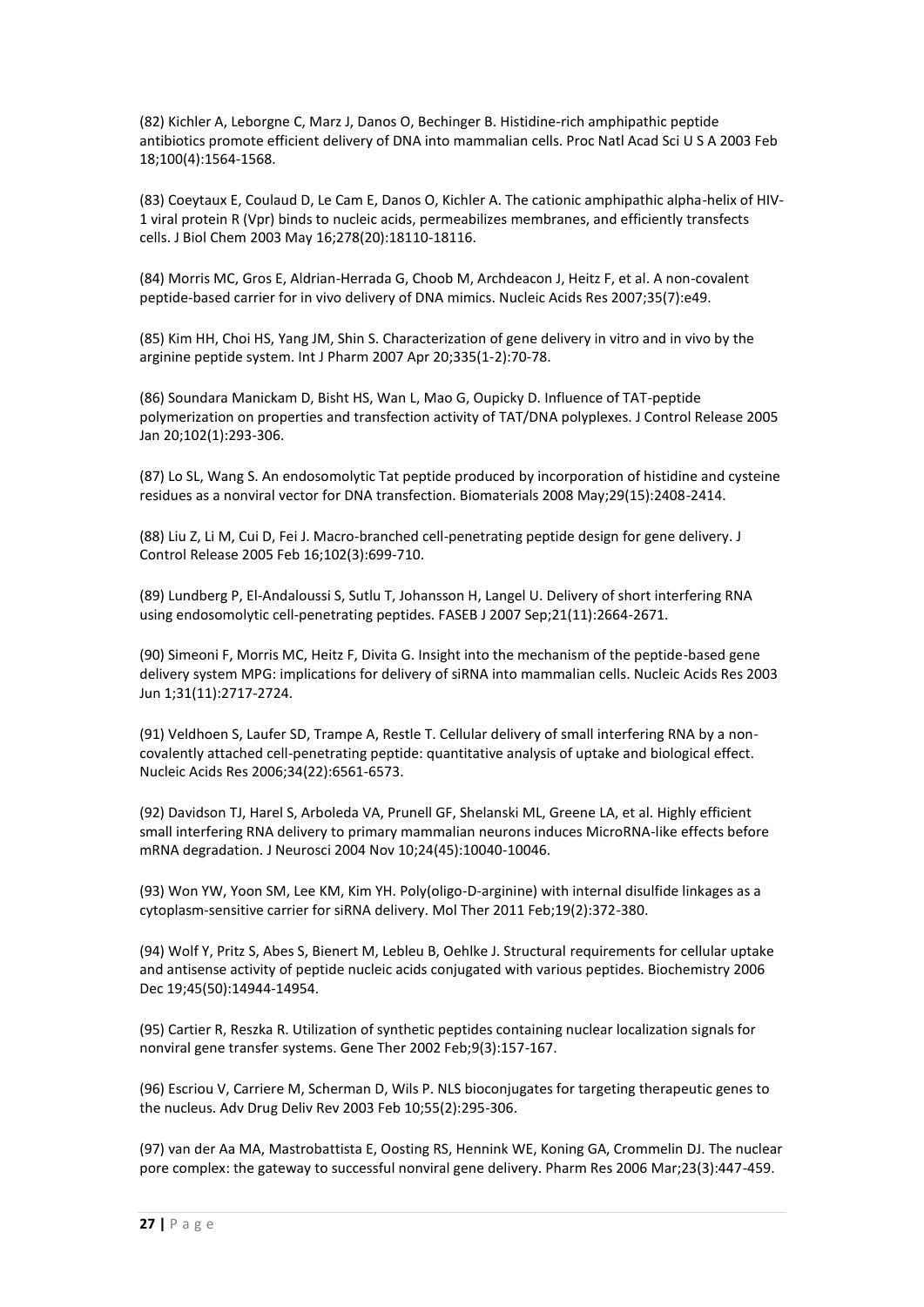(98) Cingolani G, Bednenko J, Gillespie MT, Gerace L. Molecular basis for the recognition of a nonclassical nuclear localization signal by importin beta. Mol Cell 2002 Dec;10(6):1345-1353.

(99) Rowland RR, Kervin R, Kuckleburg C, Sperlich A, Benfield DA. The localization of porcine reproductive and respiratory syndrome virus nucleocapsid protein to the nucleolus of infected cells and identification of a potential nucleolar localization signal sequence. Virus Res 1999 Oct;64(1):1-12.

(100) Valdez BC, Perlaky L, Henning D, Saijo Y, Chan PK, Busch H. Identification of the nuclear and nucleolar localization signals of the protein p120. Interaction with translocation protein B23. J Biol Chem 1994 Sep 23;269(38):23776-23783.

(101) Liu JL, Lee LF, Ye Y, Qian Z, Kung HJ. Nucleolar and nuclear localization properties of a herpesvirus bZIP oncoprotein, MEQ. J Virol 1997 Apr;71(4):3188-3196.

(102) Ritter W, Plank C, Lausier J, Rudolph C, Zink D, Reinhardt D, et al. A novel transfecting peptide comprising a tetrameric nuclear localization sequence. J Mol Med (Berl) 2003 Nov;81(11):708-717.

(103) Zanta MA, Belguise-Valladier P, Behr JP. Gene delivery: a single nuclear localization signal peptide is sufficient to carry DNA to the cell nucleus. Proc Natl Acad Sci U S A 1999 Jan 5;96(1):91-96.

(104) Kim BK, Kang H, Doh KO, Lee SH, Park JW, Lee SJ, et al. Homodimeric SV40 NLS peptide formed by disulfide bond as enhancer for gene delivery. Bioorg Med Chem Lett 2012 Sep 1;22(17):5415-5418.

(105) Matschke J, Bohla A, Maucksch C, Mittal R, Rudolph C, Rosenecker J. Characterization of Ku70(2)-NLS as bipartite nuclear localization sequence for non-viral gene delivery. PLoS One 2012;7(2):e24615.

(106) Ludtke JJ, Zhang G, Sebestyen MG, Wolff JA. A nuclear localization signal can enhance both the nuclear transport and expression of 1 kb DNA. J Cell Sci 1999 Jun;112 ( Pt 12)(Pt 12):2033-2041.

(107) Aronsohn AI, Hughes JA. Nuclear localization signal peptides enhance cationic liposomemediated gene therapy. J Drug Target 1998;5(3):163-169.

(108) Ciolina C, Byk G, Blanche F, Thuillier V, Scherman D, Wils P. Coupling of nuclear localization signals to plasmid DNA and specific interaction of the conjugates with importin alpha. Bioconjug Chem 1999 Jan-Feb;10(1):49-55.

(109) Guo H, Ding Q, Lin F, Pan W, Lin J, Zheng AC. Characterization of the nuclear and nucleolar localization signals of bovine herpesvirus-1 infected cell protein 27. Virus Res 2009 Nov;145(2):312- 320.

(110) Collas P, Alestrom P. Nuclear localization signal of SV40 T antigen directs import of plasmid DNA into sea urchin male pronuclei in vitro. Mol Reprod Dev 1996 Dec;45(4):431-438.

(111) Collas P, Husebye H, Alestrom P. The nuclear localization sequence of the SV40 T antigen promotes transgene uptake and expression in zebrafish embryo nuclei. Transgenic Res 1996 Nov;5(6):451-458.

(112) Sebestyen MG, Ludtke JJ, Bassik MC, Zhang G, Budker V, Lukhtanov EA, et al. DNA vector chemistry: the covalent attachment of signal peptides to plasmid DNA. Nat Biotechnol 1998 Jan;16(1):80-85.

(113) Neves C, Byk G, Scherman D, Wils P. Coupling of a targeting peptide to plasmid DNA by covalent triple helix formation. FEBS Lett 1999 Jun 18;453(1-2):41-45.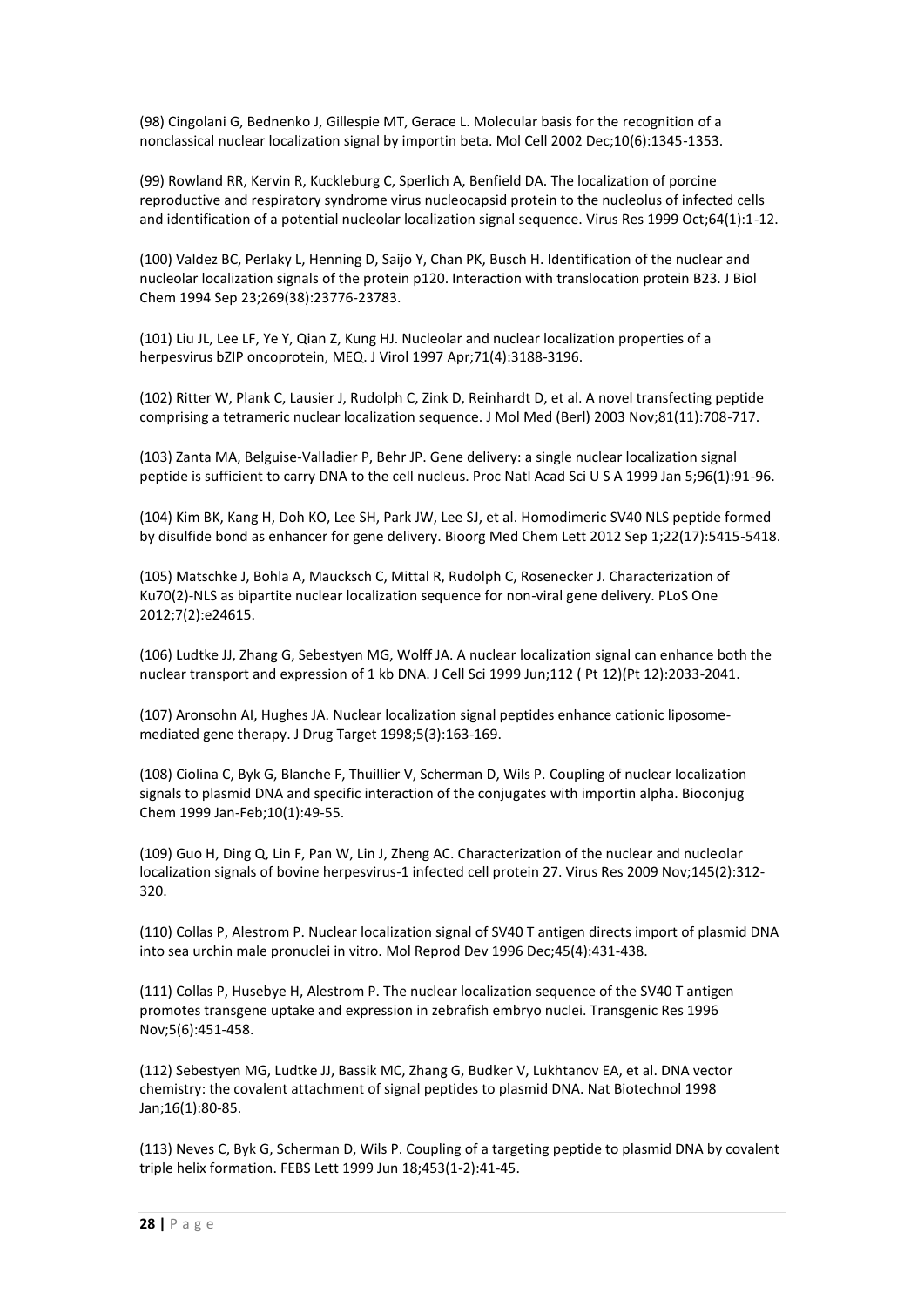(114) Branden LJ, Mohamed AJ, Smith CI. A peptide nucleic acid-nuclear localization signal fusion that mediates nuclear transport of DNA. Nat Biotechnol 1999 Aug;17(8):784-787.

(115) Subramanian A, Ranganathan P, Diamond SL. Nuclear targeting peptide scaffolds for lipofection of nondividing mammalian cells. Nat Biotechnol 1999 Sep;17(9):873-877.

(116) Suzuki R, Yamada Y, Harashima H. Development of small, homogeneous pDNA particles condensed with mono-cationic detergents and encapsulated in a multifunctional envelope-type nano device. Biol Pharm Bull 2008 Jun;31(6):1237-1243.

(117) El-Sayed A, Khalil IA, Kogure K, Futaki S, Harashima H. Octaarginine- and octalysine-modified nanoparticles have different modes of endosomal escape. J Biol Chem 2008 Aug 22;283(34):23450- 23461.

(118) Moffatt S, Wiehle S, Cristiano RJ. A multifunctional PEI-based cationic polyplex for enhanced systemic p53-mediated gene therapy. Gene Ther 2006 Nov;13(21):1512-1523.

(119) Torchilin VP, Levchenko TS, Rammohan R, Volodina N, Papahadjopoulos-Sternberg B, D'Souza GG. Cell transfection in vitro and in vivo with nontoxic TAT peptide-liposome-DNA complexes. Proc Natl Acad Sci U S A 2003 Feb 18;100(4):1972-1977.

(120) Yagi N, Yano Y, Hatanaka K, Yokoyama Y, Okuno H. Synthesis and evaluation of a novel lipidpeptide conjugate for functionalized liposome. Bioorg Med Chem Lett 2007 May 1;17(9):2590-2593.

(121) Cryan SA, Devocelle M, Moran PJ, Hickey AJ, Kelly JG. Increased intracellular targeting to airway cells using octaarginine-coated liposomes: in vitro assessment of their suitability for inhalation. Mol Pharm 2006 Mar-Apr;3(2):104-112.

(122) Kale AA, Torchilin VP. Enhanced transfection of tumor cells in vivo using "Smart" pH-sensitive TAT-modified pegylated liposomes. J Drug Target 2007 Aug-Sep;15(7-8):538-545.

(123) Sethuraman VA, Bae YH. TAT peptide-based micelle system for potential active targeting of anticancer agents to acidic solid tumors. J Control Release 2007 Apr 2;118(2):216-224.

(124) de la Fuente JM, Berry CC. Tat peptide as an efficient molecule to translocate gold nanoparticles into the cell nucleus. Bioconjug Chem 2005 Sep-Oct;16(5):1176-1180.

(125) Tkachenko AG, Xie H, Liu Y, Coleman D, Ryan J, Glomm WR, et al. Cellular trajectories of peptide-modified gold particle complexes: comparison of nuclear localization signals and peptide transduction domains. Bioconjug Chem 2004 May-Jun;15(3):482-490.

(126) Suk JS, Suh J, Choy K, Lai SK, Fu J, Hanes J. Gene delivery to differentiated neurotypic cells with RGD and HIV Tat peptide functionalized polymeric nanoparticles. Biomaterials 2006 Oct;27(29):5143- 5150.

(127) Stroh M, Zimmer JP, Duda DG, Levchenko TS, Cohen KS, Brown EB, et al. Quantum dots spectrally distinguish multiple species within the tumor milieu in vivo. Nat Med 2005 Jun;11(6):678- 682.

(128) Torchilin VP. Cell penetrating peptide-modified pharmaceutical nanocarriers for intracellular drug and gene delivery. Biopolymers 2008;90(5):604-610.

(129) Musacchio T, Torchilin VP. Recent developments in lipid-based pharmaceutical nanocarriers. Front Biosci 2011 Jan 1;16:1388-1412.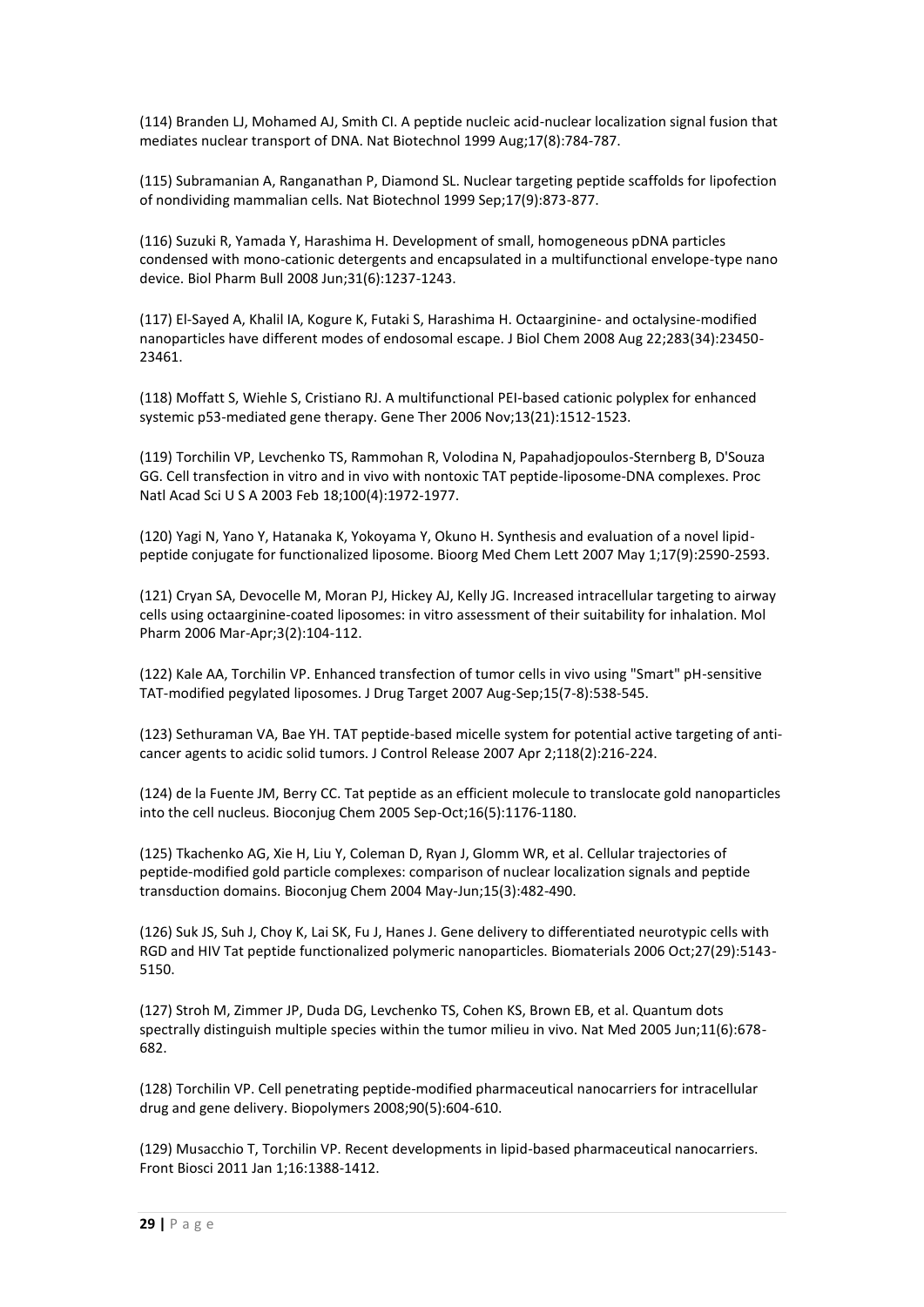(130) Mastrobattista E, Bravo SA, van der Aa M, Crommelin DJA. Nonviral gene delivery systems: From simple transfection agents to artificial viruses. Drug Discovery Today: Technologies 2005 0;2(1):103- 109.

(131) Canine BF, Wang Y, Ouyang W, Hatefi A. Development of targeted recombinant polymers that can deliver siRNA to the cytoplasm and plasmid DNA to the cell nucleus. J Control Release 2011 Apr 10;151(1):95-101.

(132) Bahnsen JS, Franzyk H, Sandberg-Schaal A, Nielsen HM. Antimicrobial and cell-penetrating properties of penetratin analogs: Effect of sequence and secondary structure. Biochim Biophys Acta 2013 Feb;1828(2):223-232.

(133) Takeshima K, Chikushi A, Lee KK, Yonehara S, Matsuzaki K. Translocation of analogues of the antimicrobial peptides magainin and buforin across human cell membranes. J Biol Chem 2003 Jan 10;278(2):1310-1315.

(134) Derossi D, Calvet S, Trembleau A, Brunissen A, Chassaing G, Prochiantz A. Cell internalization of the third helix of the Antennapedia homeodomain is receptor-independent. J Biol Chem 1996 Jul 26;271(30):18188-18193.

(135) Taguchi T, Shimura M, Osawa Y, Suzuki Y, Mizoguchi I, Niino K, et al. Nuclear trafficking of macromolecules by an oligopeptide derived from Vpr of human immunodeficiency virus type-1. Biochem Biophys Res Commun 2004 Jul 16;320(1):18-26.

(136) Langedijk JP, Olijhoek T, Schut D, Autar R, Meloen RH. New transport peptides broaden the horizon of applications for peptidic pharmaceuticals. Mol Divers 2004;8(2):101-111.

(137) Ho A, Schwarze SR, Mermelstein SJ, Waksman G, Dowdy SF. Synthetic protein transduction domains: enhanced transduction potential in vitro and in vivo. Cancer Res 2001 Jan 15;61(2):474-477.

(138) Fernandez-Carneado J, Kogan MJ, Castel S, Giralt E. Potential peptide carriers: amphipathic proline-rich peptides derived from the N-terminal domain of gamma-zein. Angew Chem Int Ed Engl 2004 Mar 26;43(14):1811-1814.

(139) Scheller A, Oehlke J, Wiesner B, Dathe M, Krause E, Beyermann M, et al. Structural requirements for cellular uptake of alpha-helical amphipathic peptides. J Pept Sci 1999 Apr;5(4):185- 194.

(140) Langedijk JP. Translocation activity of C-terminal domain of pestivirus Erns and ribotoxin L3 loop. J Biol Chem 2002 Feb 15;277(7):5308-5314.

(141) Elmquist A, Lindgren M, Bartfai T, Langel U. VE-cadherin-derived cell-penetrating peptide, pVEC, with carrier functions. Exp Cell Res 2001 Oct 1;269(2):237-244.

(142) Fischer PM, Zhelev NZ, Wang S, Melville JE, Fahraeus R, Lane DP. Structure-activity relationship of truncated and substituted analogues of the intracellular delivery vector Penetratin. J Pept Res 2000 Feb;55(2):163-172.

(143) Morris MC, Depollier J, Mery J, Heitz F, Divita G. A peptide carrier for the delivery of biologically active proteins into mammalian cells. Nat Biotechnol 2001 Dec;19(12):1173-1176.

(144) Drin G, Cottin S, Blanc E, Rees AR, Temsamani J. Studies on the internalization mechanism of cationic cell-penetrating peptides. J Biol Chem 2003 Aug 15;278(33):31192-31201.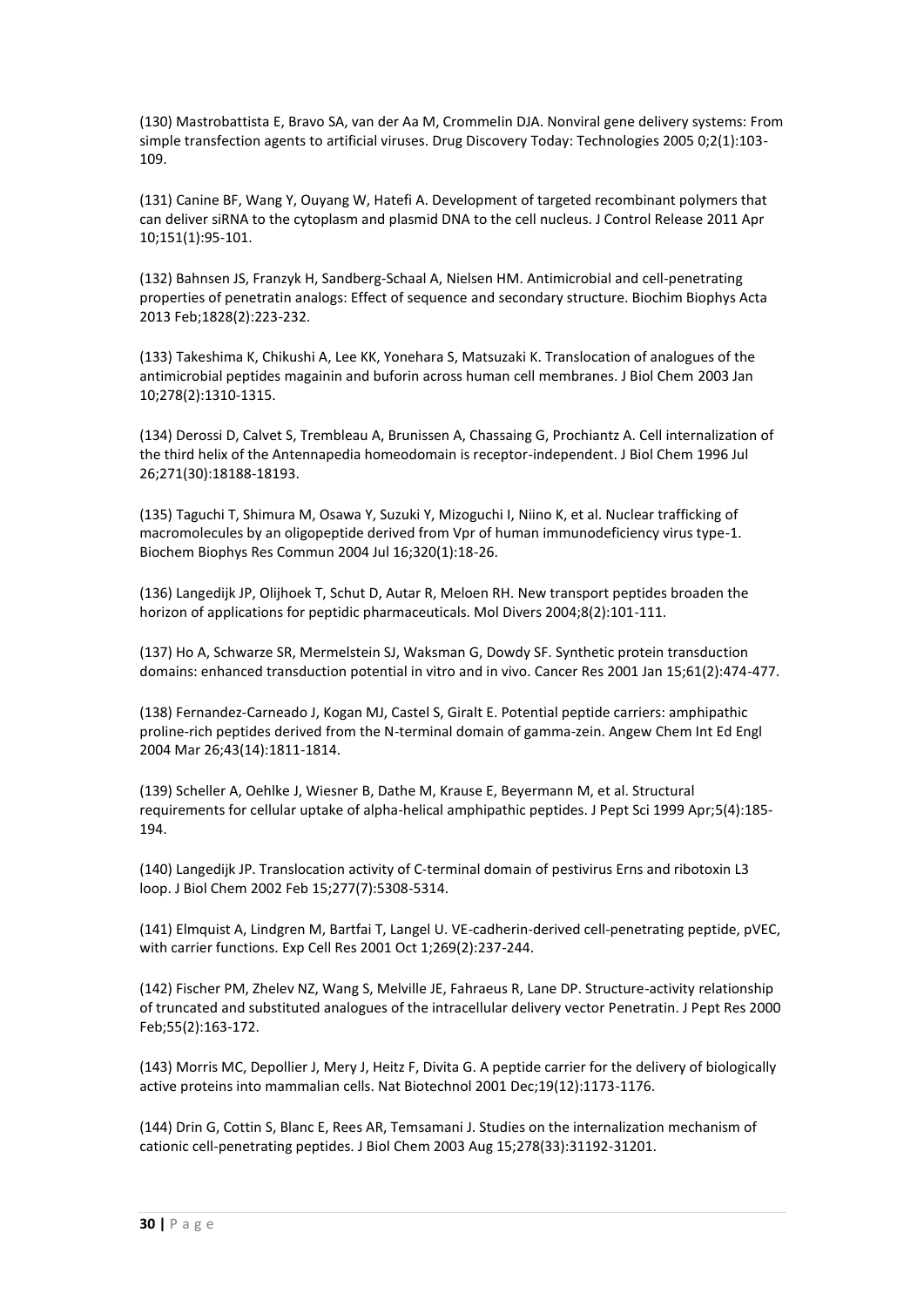(145) Wender PA, Mitchell DJ, Pattabiraman K, Pelkey ET, Steinman L, Rothbard JB. The design, synthesis, and evaluation of molecules that enable or enhance cellular uptake: peptoid molecular transporters. Proc Natl Acad Sci U S A 2000 Nov 21;97(24):13003-13008.

(146) Doan ND, Letourneau M, Vaudry D, Doucet N, Folch B, Vaudry H, et al. Design and characterization of novel cell-penetrating peptides from pituitary adenylate cyclase-activating polypeptide. J Control Release 2012 Oct 28;163(2):256-265.

(147) Rodrigues M, Santos A, de la Torre BG, Radis-Baptista G, Andreu D, Santos NC. Molecular characterization of the interaction of crotamine-derived nucleolar targeting peptides with lipid membranes. Biochim Biophys Acta 2012 Nov;1818(11):2707-2717.

(148) Cascales L, Henriques ST, Kerr MC, Huang YH, Sweet MJ, Daly NL, et al. Identification and characterization of a new family of cell-penetrating peptides: cyclic cell-penetrating peptides. J Biol Chem 2011 Oct 21;286(42):36932-36943.

(149) Jones S, Howl J. Enantiomer-specific bioactivities of peptidomimetic analogues of mastoparan and mitoparan: characterization of inverso mastoparan as a highly efficient cell penetrating peptide. Bioconjug Chem 2012 Jan 18;23(1):47-56.

(150) Sheng J, Oyler G, Zhou B, Janda K, Shoemaker CB. Identification and characterization of a novel cell-penetrating peptide. Biochem Biophys Res Commun 2009 May 1;382(2):236-240.

(151) Martin I, Teixido M, Giralt E. Design, synthesis and characterization of a new anionic cellpenetrating peptide: SAP(E). Chembiochem 2011 Apr 11;12(6):896-903.

(152) Rhee M, Davis P. Mechanism of uptake of C105Y, a novel cell-penetrating peptide. J Biol Chem 2006 Jan 13;281(2):1233-1240.

(153) Dang CV, Lee WM. Nuclear and nucleolar targeting sequences of c-erb-A, c-myb, N-myc, p53, HSP70, and HIV tat proteins. J Biol Chem 1989 Oct 25;264(30):18019-18023.

(154) Mears WE, Lam V, Rice SA. Identification of nuclear and nucleolar localization signals in the herpes simplex virus regulatory protein ICP27. J Virol 1995 Feb;69(2):935-947.

(155) Coleman NA, Peeples ME. The matrix protein of Newcastle disease virus localizes to the nucleus via a bipartite nuclear localization signal. Virology 1993 Aug;195(2):596-607.

(156) An DG, Hyun U, Shin CG. Characterization of nuclear localization signals of the prototype foamy virus integrase. J Gen Virol 2008 Jul;89(Pt 7):1680-1684.

(157) Singh S, Gramolini AO. Characterization of sequences in human TWIST required for nuclear localization. BMC Cell Biol 2009 Jun 17;10:47-2121-10-47.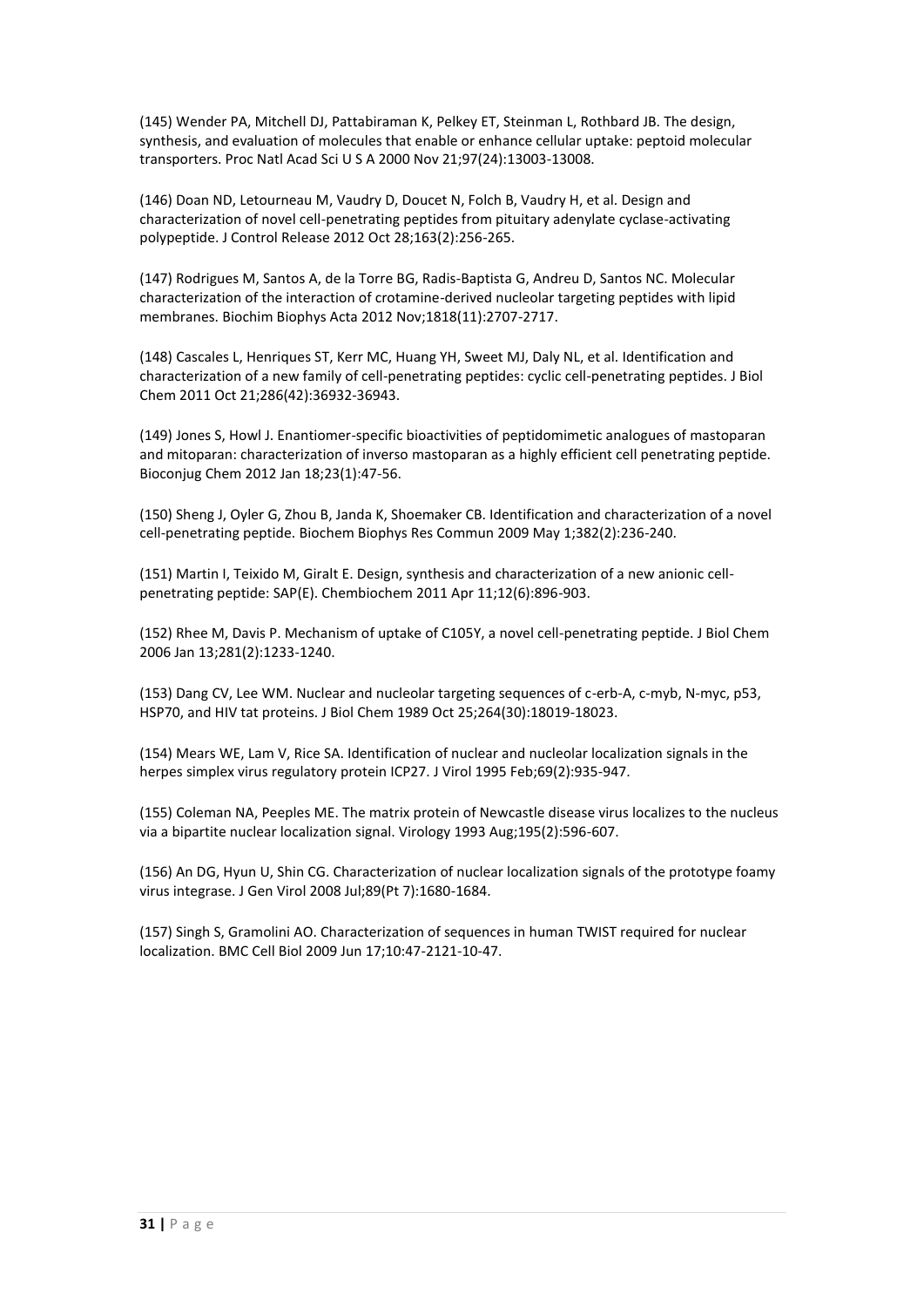## **Appendix**

| Name            | Sequence                 | <b>DNA</b> condensation          | <b>DNA</b> protection | Reference |
|-----------------|--------------------------|----------------------------------|-----------------------|-----------|
| Arginine-9      | R9                       | ND                               | ND                    | (44)      |
| Arginine-10     | R <sub>10</sub>          | <b>ND</b>                        | <b>ND</b>             | (44)      |
| Arginine-11     | R11                      | <b>ND</b>                        | <b>ND</b>             | (44)      |
| Arginine-12     | R12                      | ND                               | ND                    | (44)      |
| Arginine-13     | R13                      | <b>ND</b>                        | ND                    | (44)      |
| Arginine-14     | R14                      | <b>ND</b>                        | <b>ND</b>             | (44)      |
| RV              | <b>R1V6</b>              | $+/-$                            | ND                    | (55)      |
| <b>RV</b>       | <b>R2V6</b>              | $\ddot{}$                        | ND                    | (55)      |
| <b>RV</b>       | R4V6                     | $^{++}$                          | <b>ND</b>             | (55)      |
| <b>Branched</b> | $(KK)_{2}KGGC$           | $\overline{\phantom{a}}$         | ND                    | (45)      |
| <b>Branched</b> | (KKK) <sub>2</sub> KGGC  | $+/-$                            | ND                    | (45)      |
| <b>Branched</b> | (KWK) <sub>2</sub> KGGC  | $\overline{\phantom{a}}$         | ND                    | (45)      |
| <b>Branched</b> | (KWKK) <sub>2</sub> KGGC | $+/-$                            | ND                    | (45)      |
| <b>Branched</b> | (KWKKK)2KGGC             | $\ddot{}$                        | <b>ND</b>             | (45)      |
| <b>Branched</b> | $(RR)$ <sub>2</sub> KGGC | Ξ.                               | ND                    | (45)      |
| <b>Branched</b> | $(RRR)_2$ KGGC           | $+/-$                            | ND                    | (45)      |
| <b>Branched</b> | $(RWRR)_2KGGC$           | $\ddot{}$                        | ND                    | (45)      |
| <b>Branched</b> | (000)2KGGC               | $+/-$                            | <b>ND</b>             | (45)      |
| <b>Branched</b> | (0000)2KGGC              | $^{++}$                          | ND                    | (45)      |
| R <sub>6</sub>  | CHR6HC                   | $\ddot{}$                        | $^{++}$               | (53)      |
| K <sub>6</sub>  | СНК6НС                   | $+/-$                            | $+$                   | (53)      |
| K12             | СНК6Н2К6НС               | $+/-$                            | $\ddot{}$             | (53)      |
| P <sub>2</sub>  | SPKRSPKRSPKR             |                                  |                       | (48)      |
|                 |                          |                                  |                       |           |
| H <sub>9</sub>  | <b>КТРККАККР</b>         | $\overline{\phantom{a}}$         | ND                    | (39)      |
| AlkCWKn         | AlkCWK3                  |                                  |                       | (43)      |
|                 | AlkCWK8                  | $+/-$                            | ND                    | (43)      |
|                 | AlkCWK13                 | $\begin{array}{c} + \end{array}$ | ND                    | (43)      |
| AlkCWKn dimer   | DiCWK3                   |                                  | ND                    | (43)      |
|                 | DiCWK8                   | $+/-$                            | <b>ND</b>             | (43)      |
|                 | DiCWK13                  | $\begin{array}{c} + \end{array}$ | ND                    | (43)      |
| AlkCWKn         | AlkCWK18                 | $\overline{a}$                   | $+/-$                 | (54)      |
| CWKn            | CWK18                    | $\ddot{}$                        | $+/-$                 | (54)      |
| McKenzie II     | CWK17C                   | $\begin{array}{c} + \end{array}$ | $+/-$                 | (54)      |
| McKenzie V      | CWK4CK3CK3CK4C           | $+/-$                            | $^{++}$               | (54)      |
| McKenzie 1      | AlkCWK18                 | ND                               |                       | (46)      |
| McKenzie 2      | AlkCWK8                  | ND                               | <b>ND</b>             | (46)      |
| McKenzie 3      | CWK17C                   | ND                               | $+/-$                 | (46)      |
| McKenzie 4      | CK <sub>2</sub> C        | --                               | ND                    | (46)      |
| McKenzie 5      | CK4C                     | $\overline{\phantom{a}}$         | ND                    | (46)      |
| McKenzie 6      | CK6C                     | $\ddot{}$                        | ND                    | (46)      |
| McKenzie 7      | CK8C                     | $\begin{array}{c} + \end{array}$ | $+/-$                 | (46)      |
| McKenzie 8      | <b>CKCKC</b>             | $+/-$                            | ND                    | (46)      |
| McKenzie 9      | CK2CK2C                  | $+/-$                            | ND                    | (46)      |
| McKenzie 10     | CK3CK3C                  | $\ddot{}$                        | ND                    | (46)      |
| McKenzie 13     | <b>СНК6НС</b>            | $^{++}$                          | ND                    | (46)      |
| McKenzie 14     | СНКЗНК2НС                | $^{++}$                          | ND                    | (46)      |
| McKenzie 15     | $C(HK)$ 4C               | $^{++}$                          | ND                    | (46)      |
| McKenzie 16     | СНКНСН2КНС               | $^{++}$                          | ND                    | (46)      |
| Salmon          | MPRRRRSSSRPVRRRRRPRV     | $\ddot{}$                        | $\ddot{}$             | (49)      |
| protamine       | <b>SRRRRRRGGRRRR</b>     |                                  |                       |           |

**Table 4**: Overview of DNA condensing peptides